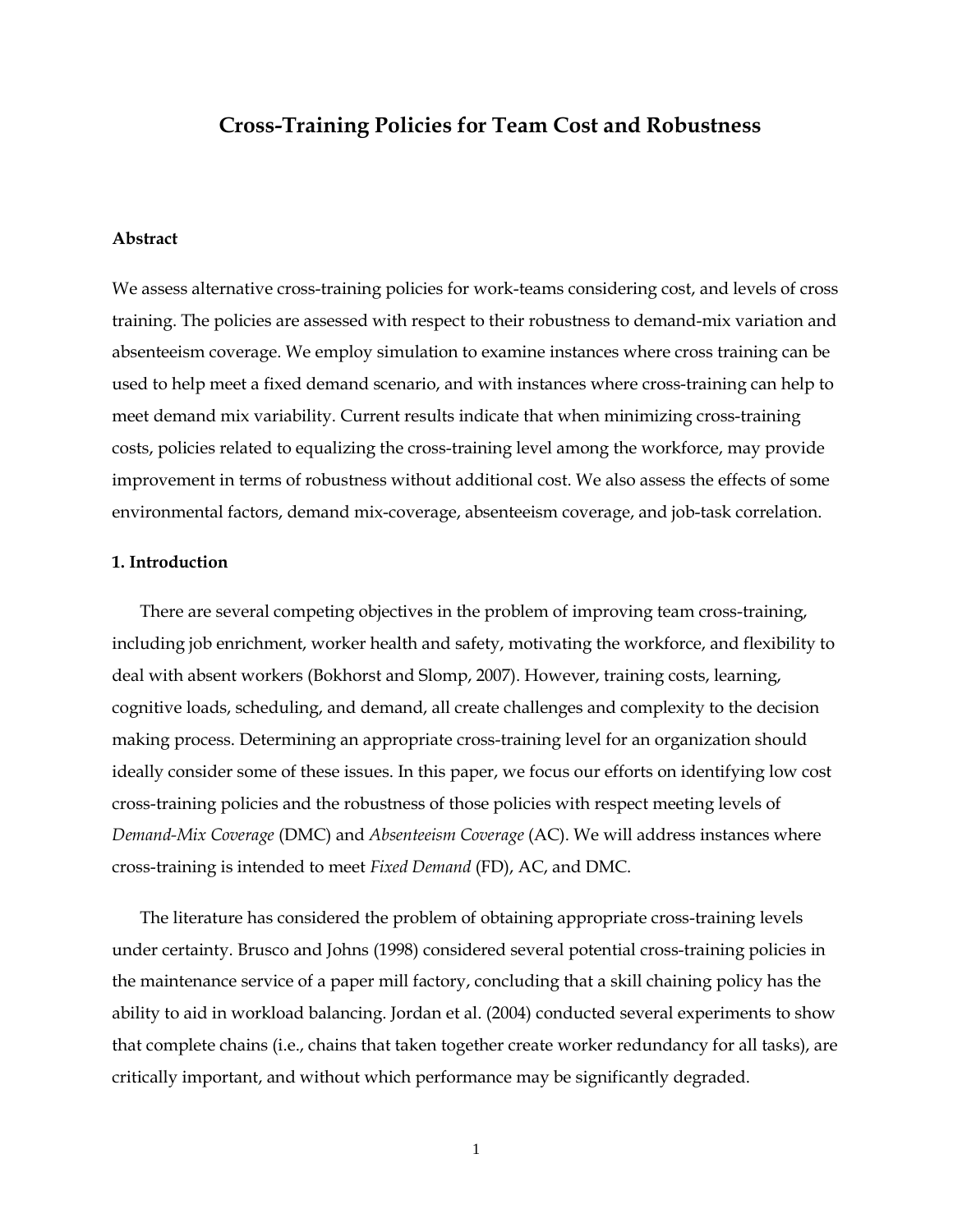Agnihothri and Mishra (2004) examined an equipment repair service, wherein travel time and downtime cost were considered. Historical data were used to forecast future requirements, where they conclude that full cross-training is sometimes the most cost effective policy in field service operations. Chakravarthy and Agnihothri (2005) modeled the mix between specialist and generalist workers in a service system with two clients and stochastic demand. Also, Wirojanagud et al. (2007) considered a semiconductor manufacturing industry in which all workers must be cross-trained. The consideration of demand coverage has also been considered in specific domains including computer science (e.g., Giannikos 2010), transportation (e.g., Fei and Mahmassani 2011) and hospitals (Gnanlet and Gilland, 2014).

It is unusual for work units to have known, constant work requirements over anything more than trivially short time horizons. More often demand is uncertain and work teams must be flexible to adapt to this variation. Cross-training can be used to cope with variable requirements. In general, more cross-training implies greater flexibility, which is in turn necessary to cope with demand variability (Easton, 2011). But cross-training usually have a cost and because of it has to be cautiously implemented. Consequently, the literature has presented several cross-training policies to moderate the relationship between cross-training levels and demand variability.

With this aim, policies that provide significant outcome flexibility with a limited flexibility of resources have been reported. Chaining strategies, applied to production lines, provide outcome flexibility not far from the maximum, with limited cross-training levels (Brusco and Johns 1998). A *D*-skill chaining pattern assigns workers to *D* adjacent stations. The broader benefits of skill chaining in serial production lines has also been analyzed by Hopp et al. (2004). Gong et al. (2011) studied a U-shaped line, staffed with skill-chained workers with absenteeism, and proposed a policy for cross-training, wherein workloads are balanced by only crosstraining them on certain stations. Overall, with modest capacity imbalance and significant variability, the strategies based on skill chaining are particularly robust.

In the other side, advantages have also been found in dedicated-specialized schemas, in which some workers are cross-trained on few to no tasks, and others are highly cross-trained. The so-called cherry-picking strategy assigns workers with excess resource capacity to other workstations to improve line balance with a minimum amount of cross-training (Tekin et al.,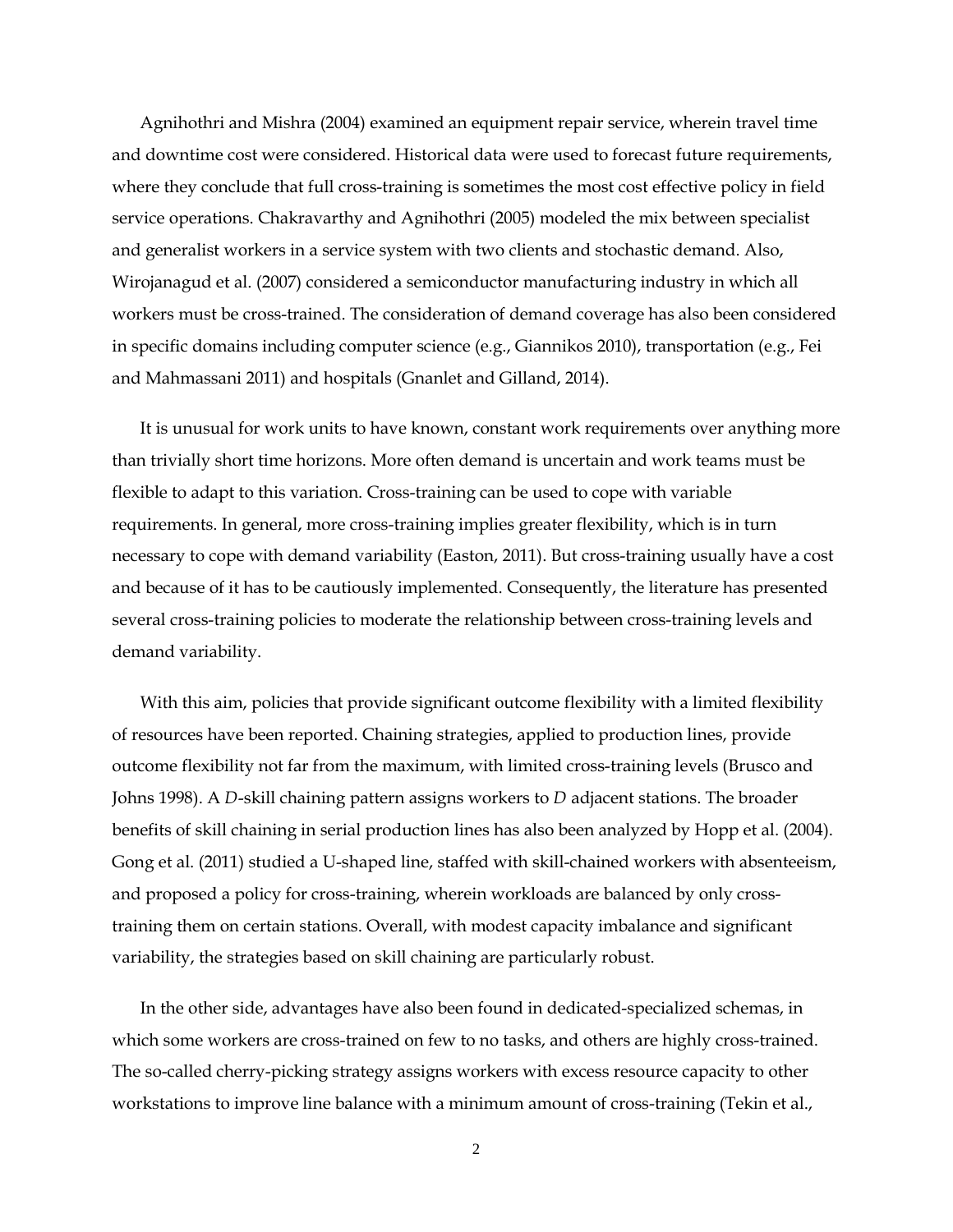2002). In the current study, we similarly consider absenteeism in the context of cross-training policies, and examine several policies related to cherry-picking approaches, for systems with demand-mix requirements that must be fulfilled.

We assume that when variability of demand and absences are not taken into account, crosstraining policies based on minimum levels tend to be overestimated, as the benefits of additional capacity are not included. In this line of work, Easton (2014) showed that when ignoring the joint variability of attendance and demand, workforce scheduling models tend to overstate the benefits of cross-training. The current work considers alternative team crosstraining policies considering cost and levels of cross training. The policies are assessed with respect to their robustness to demand-mix variation and absenteeism exceeds the forecasts. We posit that this approach corresponds to real needs in defining cross-training and, has not been previously dealt with in the literature.

As mentioned previously, the effect of cross-training on demand coverture can depend on context. To test the dependence on the context of the particular effects analyzed here, two environmental factors affecting the relation between cross-training and demand coverture have been defined and considered. The first factor measures the similarity between the tasks to be performed to complete the different jobs. The second factor takes into account the level of demand variability that have to be coped with.

In the remainder of this paper, we present our methodology for policy evaluation in Section 2, followed by the corresponding results and discussion in Section 3. Section 4 concludes the paper with overall findings, limitations, and future directions.

### **2. Methodology**

The objective of this paper is to assess alternative cross-training policies for a work-team. Cost, equal cross-training, specialized workers and different combinations of these policies are considered in scenarios where we use cross-training to first deal with fixed demand, FD and absenteeism coverage, AC, and then secondly to jointly consider demand-mix-coverage, DMC and absenteeism coverage.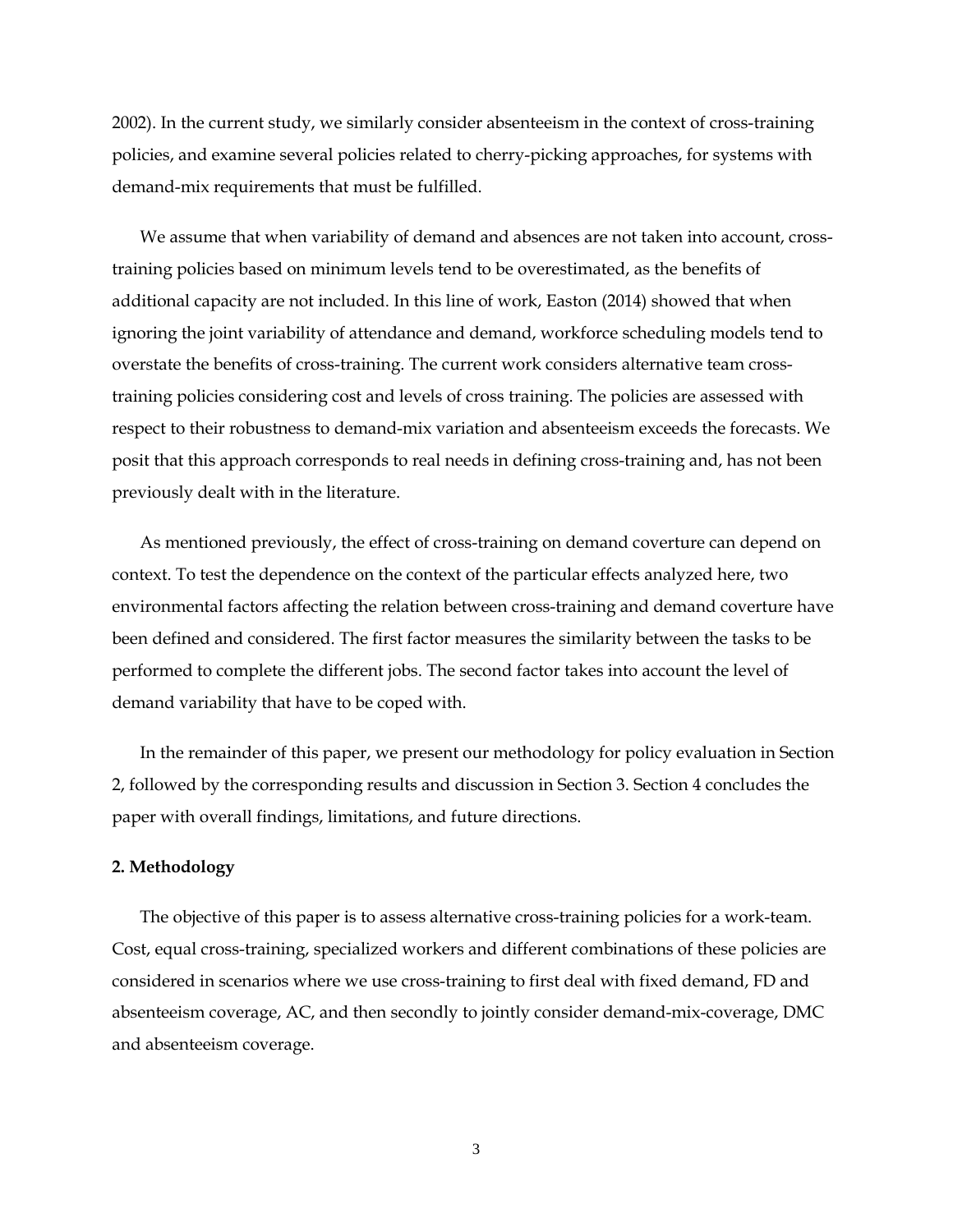We note that a full cross-training scenario, in which all workers cross-trained on all tasks is relatively rare in practice, particularly for large work centers, though it may be practical for smaller work teams or organizations with more limited task sets. There are certainly work teams for which full cross-training is unreasonable, including high knowledge intensity settings such as airline crews, or surgical teams. Nonetheless, we consider the potential for full crosstraining. But cases where initial qualification and position allows workers to perform any of the tasks assigned to the team are also numerous, both in manufacturing and service settings. We will also assume that no particular resource constraints will apply, and consequently, the only condition to cover certain demand is that the workers have time enough to complete the tasks

We consider five cross-training policies to include:

(1) Minimize training cost – the total number of tasks for which workers are trained, with an assumed constant cost across tasks;

(2) Maximize number of specialists, where specialists are specific workers who are trained in no more than a certain number of tasks, and secondarily minimizing the cross-training cost.

(3) Minimize cross-training level, assuming an equal level for all workers.

Alternatively, maintaining a minimum cross-training cost can be established as constraint, which in turn creates two additional multi-level policies, including,

(4) Minimize the training cost and then maximize the number of specialists;

(5) Minimize training cost and then minimize the cross-training level.

Thus, policy (4) places preemptive priority on policy (1), then (2). Policy (5) places preemptive priority on (1), then (3).

We consider a set of products and a corresponding set of tasks required for these products, and simulate instances with fixed demand as well as instances where a set of demand-mix coverage scenarios must be met. We are initially examining whether cross-training is robust enough to address levels of demand-mix variability alongside an uncertain level of absenteeism. We include at least a base level of absenteeism in all instances, given its ubiquity in practice.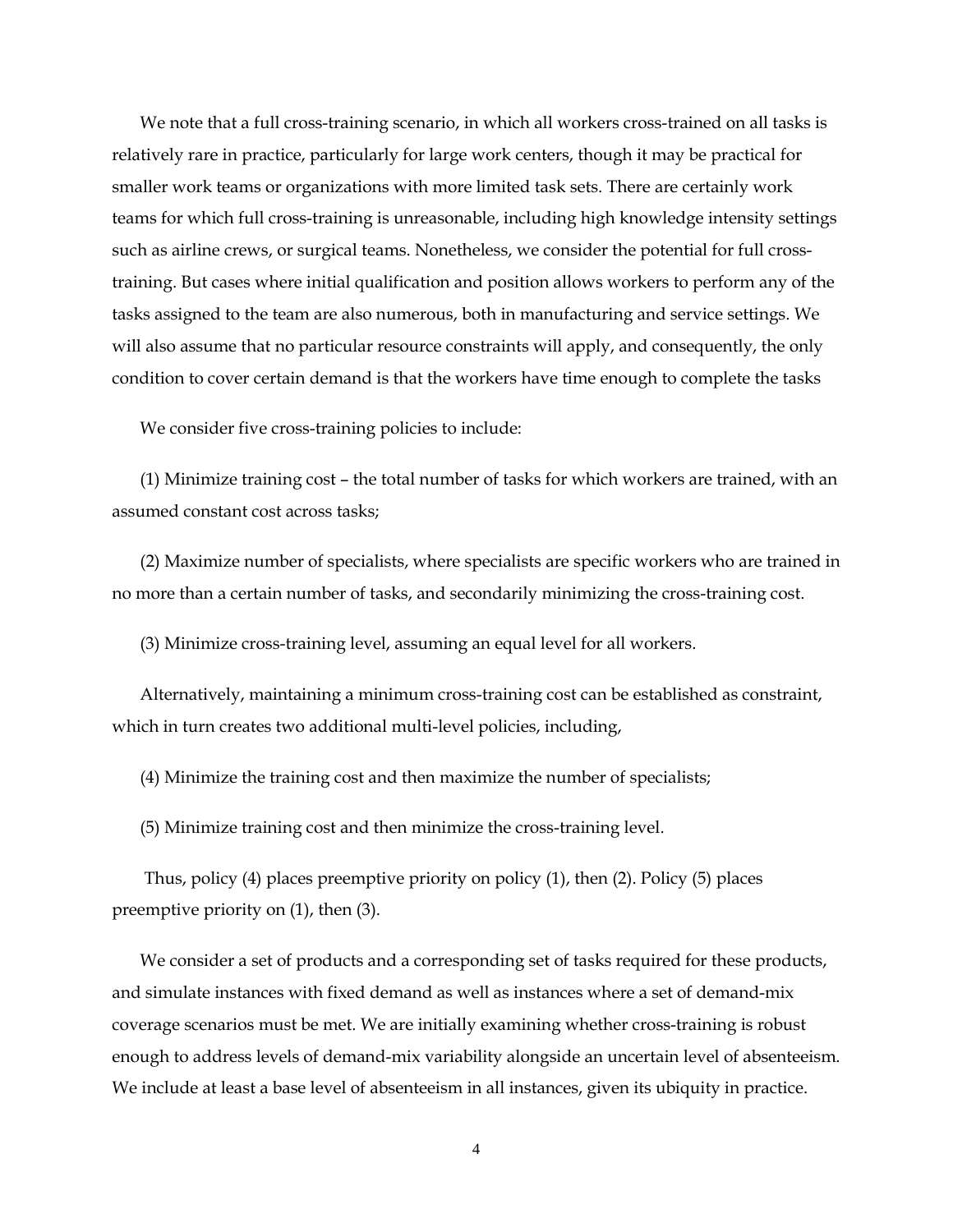We establish levels of DMC by setting limits on the proportion of time devoted to each product. For example, in a three-product scenario, a team could be required to meet all demands, given that no more that 60% of work time went to product 1, no more than 50% to product 2, and no more than 70% to product 3. Thus, a 25%, 25 % and 50% split of work among products 1, 2 and 3, respectively, would be acceptable, while an 80%, 10% and 10% split would not. This approach was proposed by Olivella and Nembhard (2015).

Two environmental variables are taken into account. First, Job-Task Correlation (JTC) is a measure of the similarities among jobs within the demand-mix, based on completion times of the lower level tasks that comprise the jobs. This is ultimately based on organizational level decisions, and strongly conditioned on the characteristics and design of the work. The second environmental variable is the level of DMC to be met.

We will assess the application of the strategies by considering three resultant outcome measures: *cross-training cost*, *robustness with respect to demand-mix coverage*, and *robustness given workers' absences*. We define the robustness with DMC as the capacity to deal with demands that exceed the bounds of the DMC that are determined *a priori*. As cross-training is defined to cover the DMC between the bounds, with demands that exceed the bounds, some work will remain undone. Thus robustness relates to the amount of unmet demand that exceeds the DMC bounds. Similarly, robustness regarding worker absence is related to the amount of unmet demand caused by absenteeism.

We consider two models, first a model to obtain a cross-training solution that allows a team to meet a DMC level with a given AC level, under alternative objective functions. This model will also be used in instances with fixed demand, FD. The second model is intended to obtain the amount of unmet demand when a team is cross-trained to meet DMC and AC levels. In addition, an experimental design is defined. The detail are presented next.

### Model to determine cross-training

### *Data*

A *work team* is formed by a set of workers that are able to perform any of a set of tasks if they are expressly trained for it. A set of products are produced in variable amounts, according to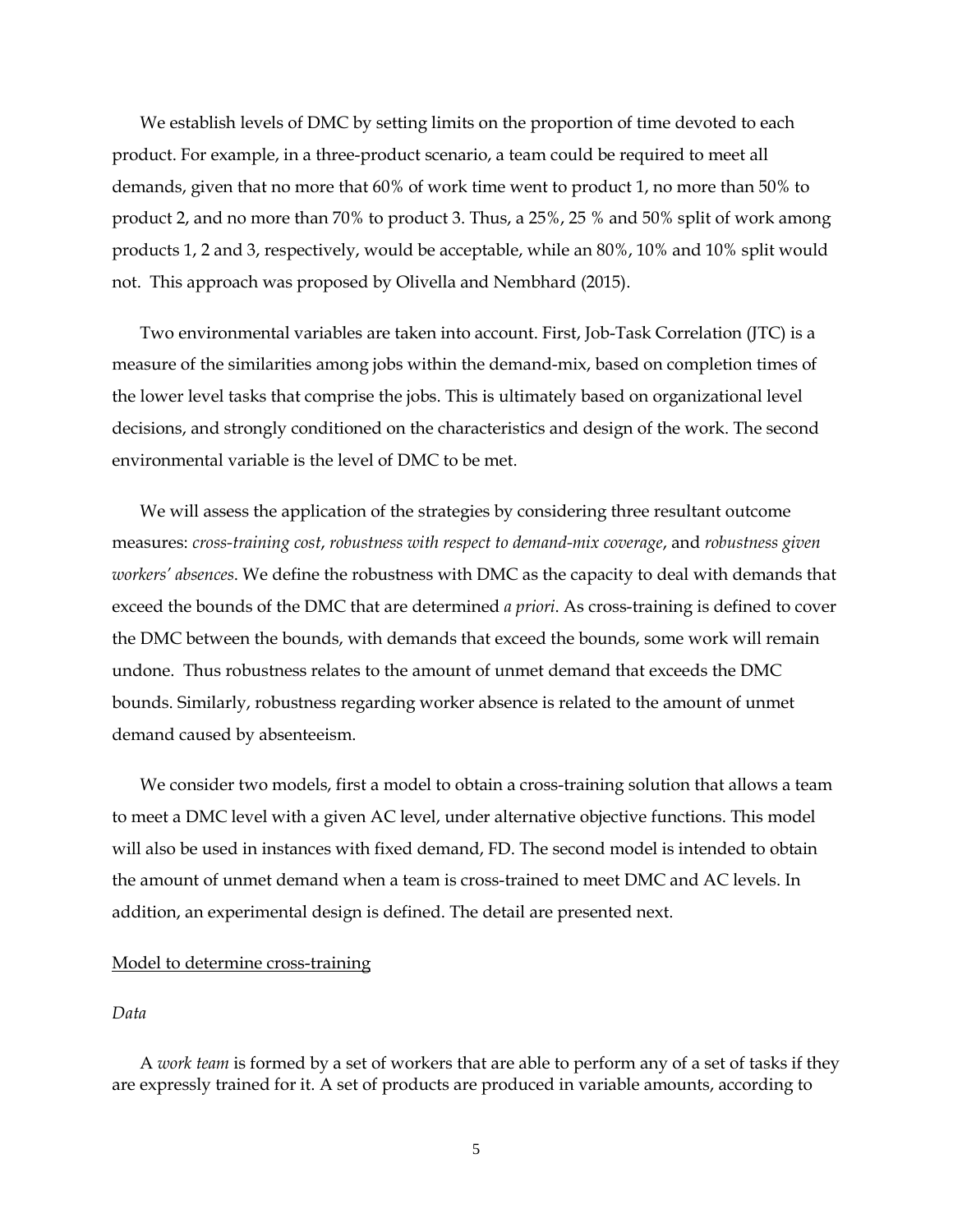demand (henceforth demand scenarios) that are convolutions of quantities of planning blocks, formed by a number of product units.

- *J* Number of different products (*j*=1..*J*).
- *K* Number of different kinds of tasks necessary to obtain the products (*k*=1..*K*).
- *W* Number of workers (*w*=1..*W*).
- *A* Upper bound on the number of absent workers.
- *<sup>H</sup>* Total work time per worker during the planning period in a given time unit –the examples have been thought in hours.
- $v_{kj}$  Number of units of time necessary to perform task *k* in order to complete a planning block of product *j*.
- *mj* Parameters for the level of demand coverage (%) that the team has to meet for product *j*. This is an upper bound on the proportion of time that that is available for product *j* considering cross-training and is proportional to DMC (i.e., workers must devote a proportion of the total available time to product *j* for a range of demand scenarios from 0 to  $m_i$ ,  $j=1..$ ). When a FD is considered these parameters sum to 1.
- *D* Number of demand scenarios that workers must meet with (δ=1..*D*). The demand scenarios account for demands and bounds with respect to time allocated to each product. We exclude trivially differential scenarios in order to maintain a manageable set. We note that this is without loss of generality since the set that results from adding one unit to some component will be part of other groups and yield the same or greater requirements.
- *dδj* For demand scenario δ, the number of planning blocks of product *j* (δ=1..*D*, *j*=1..*J*).
- *P* Number of sets of present (non absent) workers (ρ=1.*P*). These are generated taking into account the possible variations in the group of present workers when *A*  workers are absent. Sets with less than *A* absents are not considered as they cannot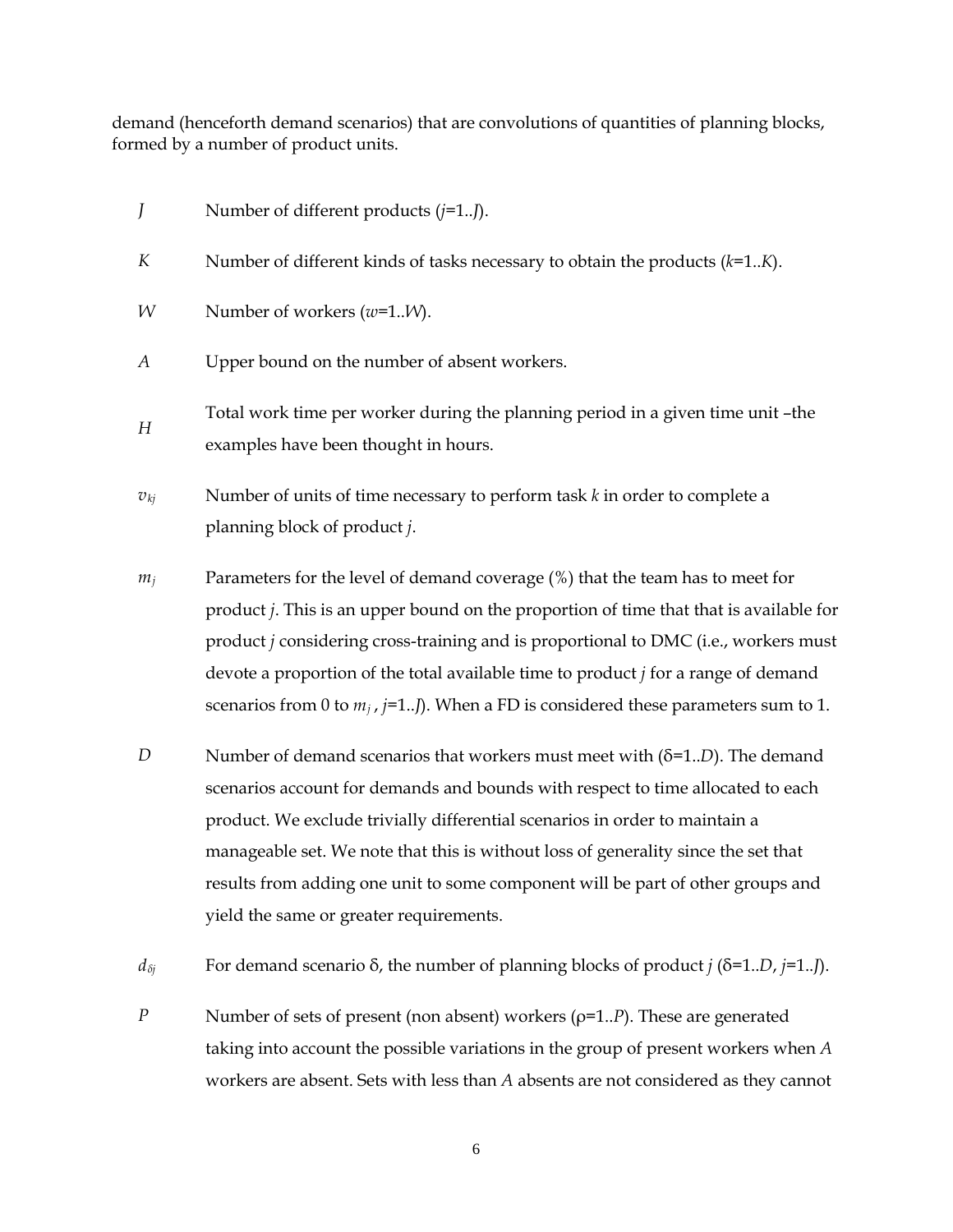determine more demanding requirements that sets with *A* absences.

- *p*<sub>ρw'</sub> For the set of present workers  $\rho$ , worker  $w'$  ( $\rho$  =1..*P*,  $w'$  =1..*W*-*A*).
- *s'* Number of tasks for which a worker can be cross-trained to be considered specialized.
- *ck* Cost of training a worker on task *k* (*w*=1.. *W*).

To produce a product unit, task times assigned to the workers are knows as well as each worker's work time during the planning period Workers are able to fulfill any demand scenario with some proportion of the total work time devoted to each product, and this is bounded above by a percentage.

The workers must perform, in spite of a level of absences, any demand scenario respecting the maximum level of DMC. The number of tasks on which each worker is to be cross-trained can have a lower bound, upper bound or be unbounded, according to the adopted crosstraining structure. The same condition can apply for all team members or, alternatively, the team can be divided into two subsets, one set formed by workers to be highly cross-trained and a second formed by workers to be minimally cross-trained. That is, we can classify workers as 'generalists' and 'specialists', respectively.

### *Variable Definitions*

The objective is to obtain cross-training that allows a team to cope with demand scenarios fulfilling established bounds on demand mix coverage, DMC, despite a certain number of absences. Upper and lower bounds on the number of tasks per workers are maintained and the cost of cross-training is minimized. We formulate a math programming model below with the following additional notation.

- $x_{wk}$  Binary variable that indicates whether the worker *w* is able to perform the task *k* (*w*=1..*J*, *k*=1..*K*)
- *y<sub>wkρδ</sub>* Number of units of time that worker *w* devotes to the task *k* in the assignment of work and given that the set of present workers  $\rho$  is able to meet the demand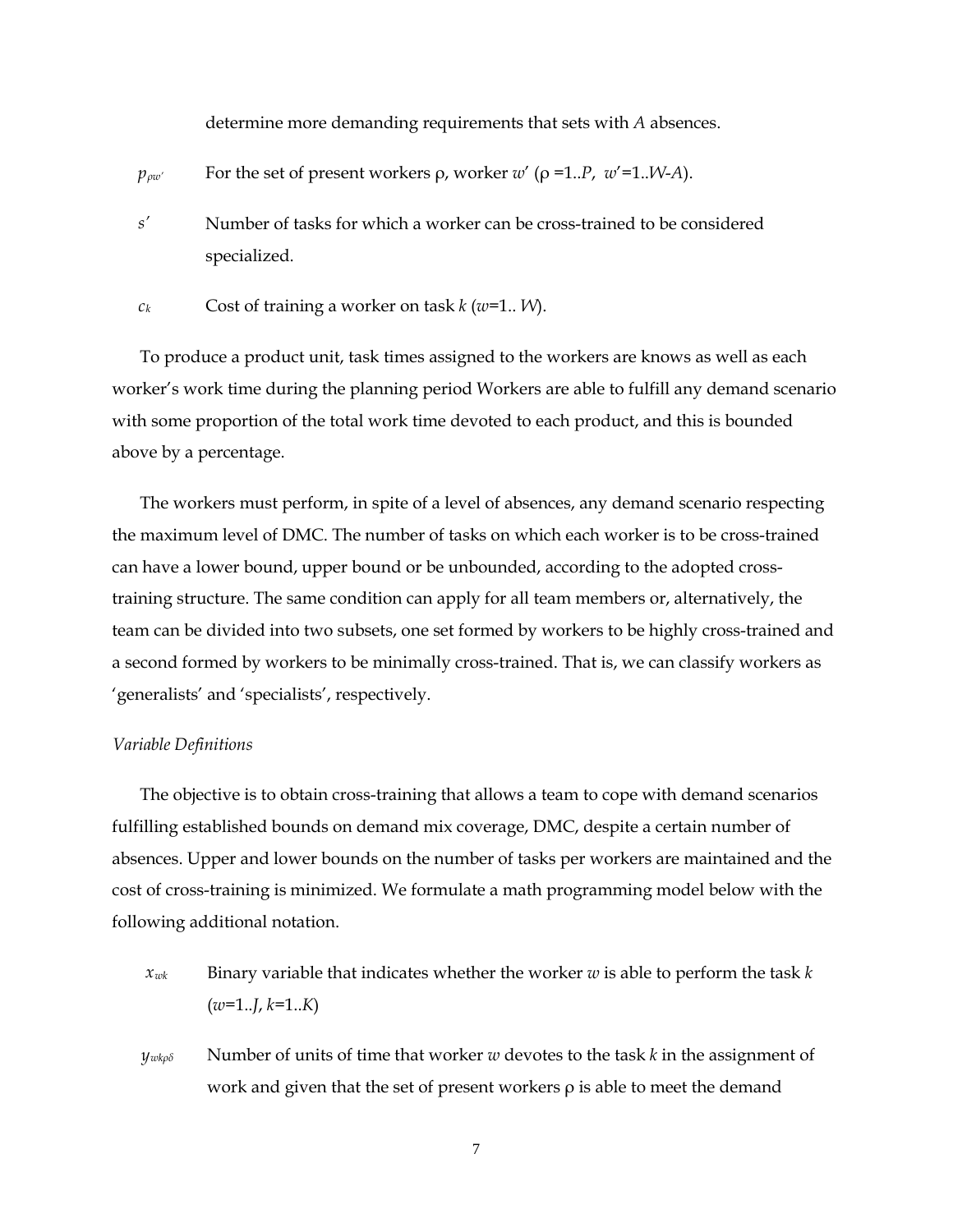scenario δ (*w*=1..*W*, *k*=1..*K*, ρ=1..*P*, δ=1..*D*)

- *Sw* Binary variable that indicates whether the worker *w* is specialized (i.e., trained on *s'* tasks or less).
- *l*1*,l*<sup>2</sup> Smallest and biggest number of tasks in which the workers are cross-trained.

Constraints (1) to (3) are included so that each group of present workers is able to perform each possible demand scenario δ. Constraint (1) imposes a work time bound for each worker, (2) implies that no work is assigned that is not part of the group of present workers, and (3) imposes that a solution to meet demand is obtained. Constraint (4) expresses that a worker devotes time only to tasks that  $s/h$ e is able to perform and constraint (5) imposes that  $S_w$  is 1, that is to say, the worker is not specialized, when he is trained between s'+1 and an unlimited number of tasks  $-S_w$  is the total number of tasks. Finally, constrain (6) is included only when the objective functions 3 or 5, defined below, are considered. Constrain (6), together with these objectives functions, make *l1* and *l2* the smallest and the biggest number of tasks, respectively, in which the workers are trained.

| $\sum y_{w k \rho \delta} \leq H$ , $w = 1W$ , $\rho = 1P$ , $\delta = 1D$                                 | (1) |
|------------------------------------------------------------------------------------------------------------|-----|
| $y_{w k\rho\delta} = 0$ , $w = 1W, k = 1K, \rho = 1P, \delta = 1D, w \notin (p_{\rho 1},, p_{\rho W-A})$   | (2) |
| $\sum_{w=1} y_{wk\rho\delta} \ge \sum_{i=1}^{s} v_{kj} \cdot d_{\delta j}, \quad k=1K, \rho=1P, \delta=1D$ | (3) |
| $y_{w k \rho \delta} \le x_{w k} \cdot H$ , $w = 1W$ , $k = 1K$ , $\rho = 1P$ , $\delta = 1D$              | (4) |
| $\sum_{w}^{K} x_{wk} \leq s' + S_w \cdot K, \quad w = 1W;$                                                 | (5) |
| $l_1 \leq \sum_{i=1}^{n} x_{wk} \leq l_2, \quad w = 1W;$                                                   | (6) |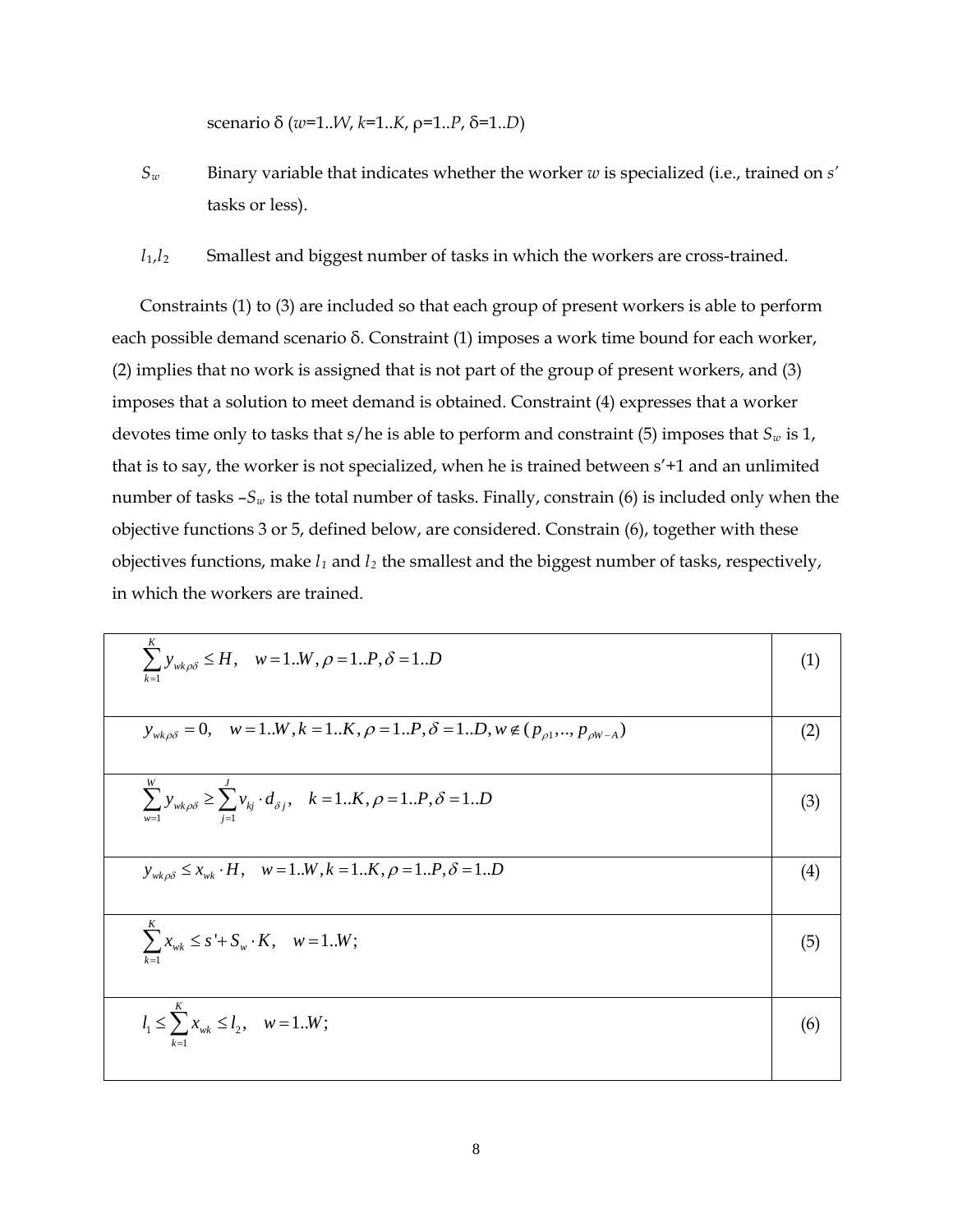### *Objective functions (Policies)*

The objective function determines the cross-training policy and thus is defined independently for each of the alternative policies considered. We now define the objective functions for each of the cross-training policies.

(1) Minimum cost policy. The objective function (7) considers only the objective of minimizing the cross-training cost, obtained by adding the number of workers to be trained in each task by the cost of training a worker in this task.

$$
\min \sum_{w=1}^{W} \sum_{k=1}^{K} x_{wk} \cdot c_k \tag{7}
$$

(2) Maximum number of specialized workers policy. The objective consists on maximizing the number of specialized workers and secondarily minimizing the cross-training cost. The second term of the function is the cross-training cost divided by a quantity that make it less than 1 in order that the objective of minimizing the cost of cross-training was secondary.

$$
\min \sum_{w=1}^{W} S_w + \frac{\sum_{k=1}^{W} \sum_{k=1}^{K} x_{wk} \cdot c_k}{W \cdot \sum_{k=1}^{K} c_k + 1}
$$
\n(8)

(3) Equal cross-training policy. The objective is minimizing the cross-training cost with all workers cross-trained in the same number of tasks.

$$
\min \quad l_2 - l_1 + \frac{\sum_{w=1}^{W} \sum_{k=1}^{K} x_{wk} \cdot c_k}{W \cdot \sum_{k=1}^{K} c_k + 1}
$$
\n(9)

(4) Minimum cost and specialized workers policy. The objective consists on minimizing the cross-training cost and secondarily maximizing the number of specialized workers. The second term of the equation is the number of specialized workers multiplied by the minimum cost and divided by the number of workers plus 1, which guarantee that the second term is always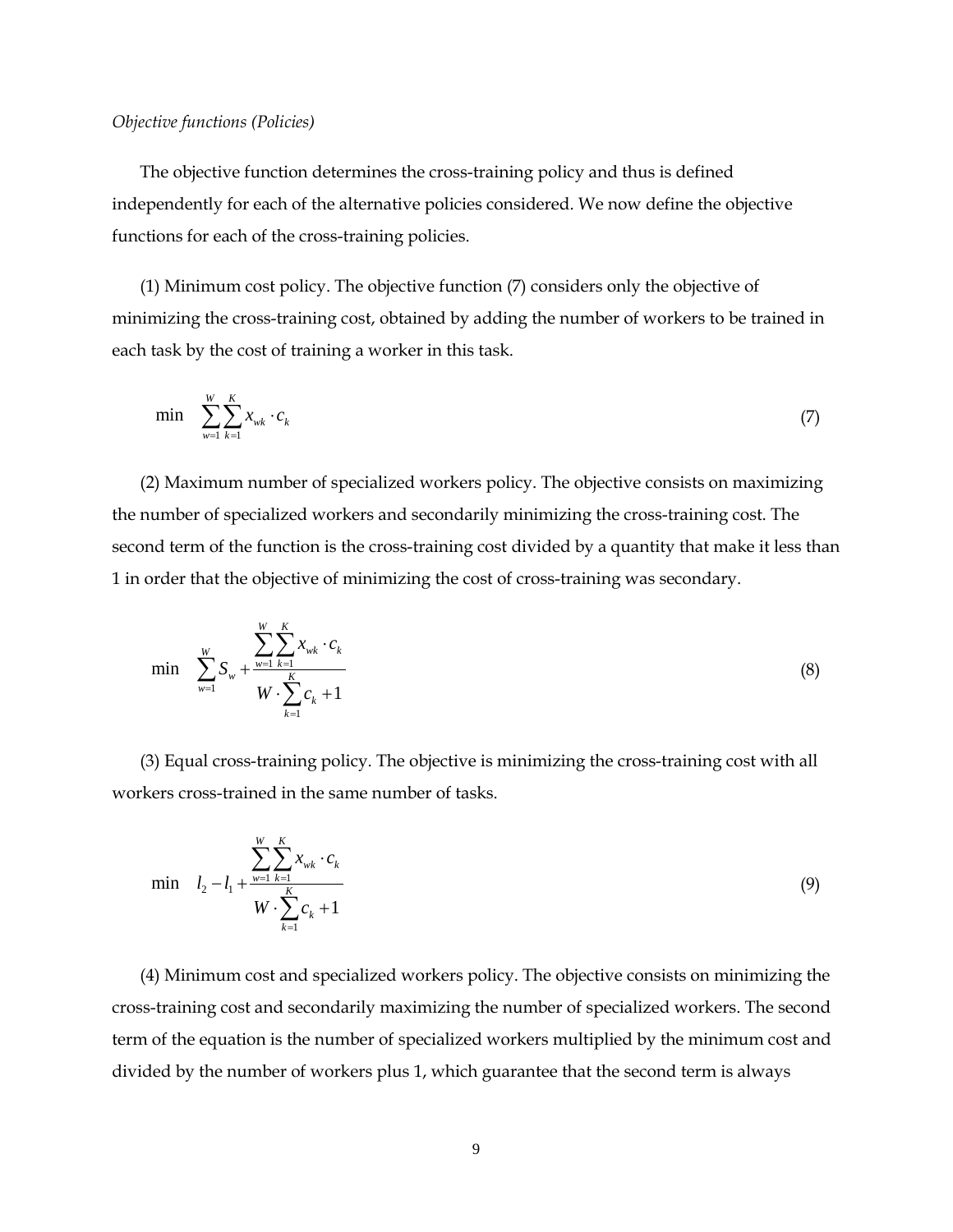minor that the smallest component of the summation of the first term and, in consequence, that the second term is a secondary objective.

$$
\min \sum_{w=1}^{W} \sum_{k=1}^{K} x_{wk} \cdot c_k + \sum_{w=1}^{W} S_w \cdot \frac{\min(c_1, ..., c_K)}{W + 1} \tag{10}
$$

(5) Minimum cost and equal cross-training policy. The objective is minimizing the crosstraining cost and secondarily minimizing the higher number of tasks in which a worker is crosstrained. The second term of equation is a secondary objective because of the same reasons that in the objective function (4).

$$
\min \sum_{w=1}^{W} \sum_{k=1}^{K} x_{wk} \cdot c_k + (l_2 - l_1) \cdot \frac{\min(c_1, ..., c_K)}{W + 1} \tag{11}
$$

### Model to Quantify Unmet Demand

Since we are also interested in assessing the ability of cross trained teams to deal with situations in which the demand-mix or absenteeism is significantly elevated, we consider bounds on cross training to inform the quantification of its utility. When FD is considered, the effect of a change of the demand mix is also considered, as can happen in practice even when the demand is initially fixed.

Given a level of cross-training, a demand scenario and set of present workers, we can determine the level of unmet demand. We define a math programming model for assigning the workers to tasks by considering cross-training and minimizing the time necessary to complete the unmet demand. The model includes constants *J, K, W, A, H*, defined above, and the following.

### *Data*

- $x<sub>wk</sub>$  For the work team cross-training considered, binary variable that indicates whether the worker *w* is able to perform task  $k$  (*w*=1..*J*,  $k$ =1..*K*)
- *d'j* For the demand scenario considered, the number of planning blocks of the product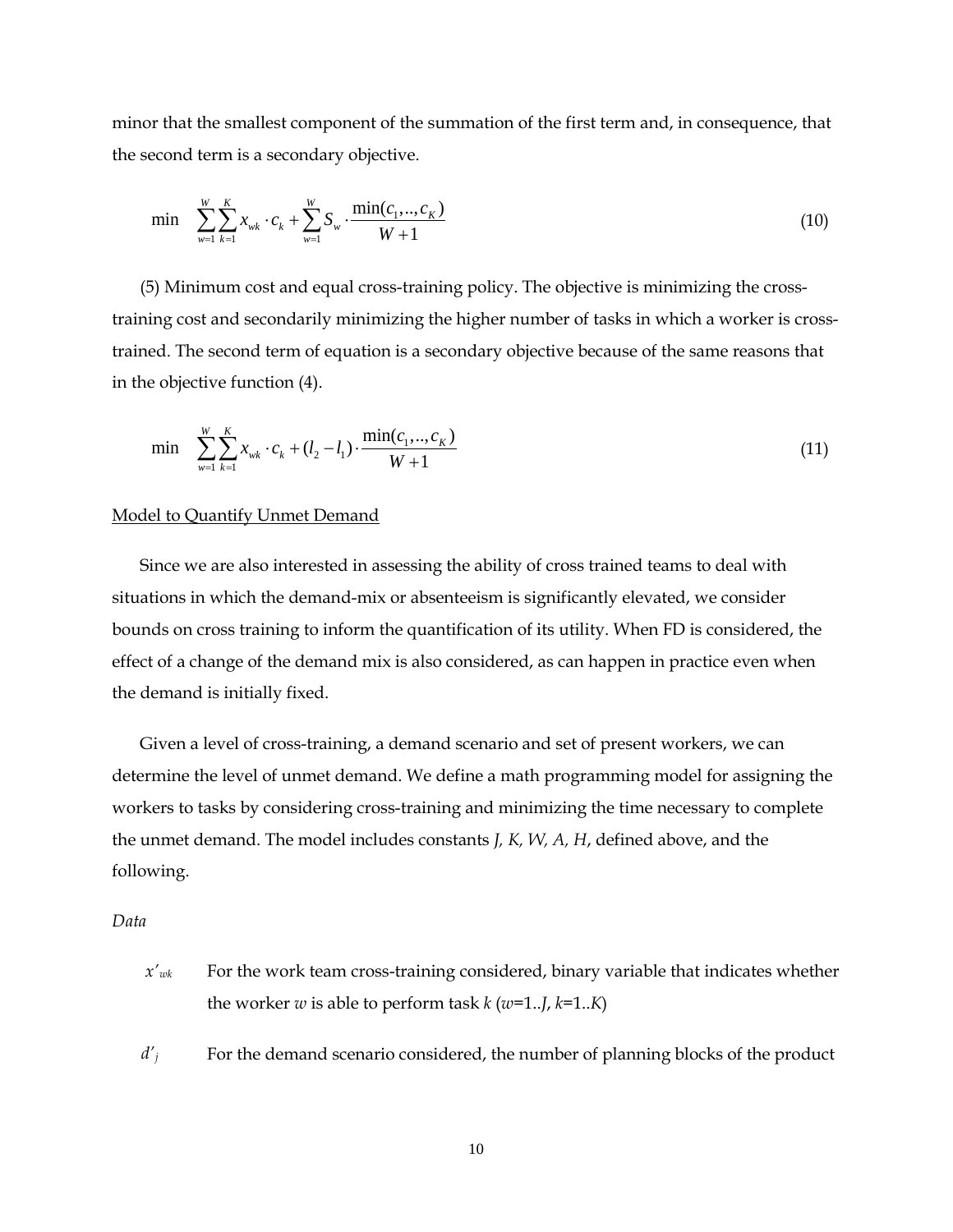*j* (δ=1..*D*, *j*=1..*J*).

*p'w'* For the set of present workers considered, worker *w*' (*w*'=1..*W-A*).

*Variables*

- *y'wk* Number of units of time that the worker *w* would devote to the task *k* (*w*=1..*W*, *k*=1..*K*)
- *uk* Positive difference between the units of time necessary to meet the demand and the total work time of the workers on that task *k* (*k*=1..*K*). We note that a positive difference is because the demand scenario cannot be covered, and a negative difference indicates the completion of unnecessary work.

Constraint (12) imposes the work time bound for each worker; (13) implies that no work is assigned to an worker that is not part of the group of present workers; (14) imposes that the work done plus the positive difference between the units of time necessary to meet demand and the units of time performed by the workers is equal to the units of time necessary to meet demand, for each kind of task; constraint (15) expresses that a worker devotes time only to tasks that s/he is able to perform, and constraint (16) imposes bounds on the number of tasks for which a worker can be trained.

$$
\sum_{k=1}^{K} y'_{wk} \le H, \quad w = 1..W \tag{12}
$$

$$
y'_{wk} = 0, \quad w = 1..W, k = 1..K, w \notin (p_1, ..., p_{W-A})
$$
\n(13)

$$
\sum_{w=1}^{W} y'_{wk} + u_k \ge \sum_{j=1}^{J} v_{kj} \cdot d'_{j}, \quad k = 1..K
$$
\n(14)

$$
y'_{wk} \le x'_{wk} \cdot H, \quad w = 1..W, k = 1..K \tag{15}
$$

*Objective function*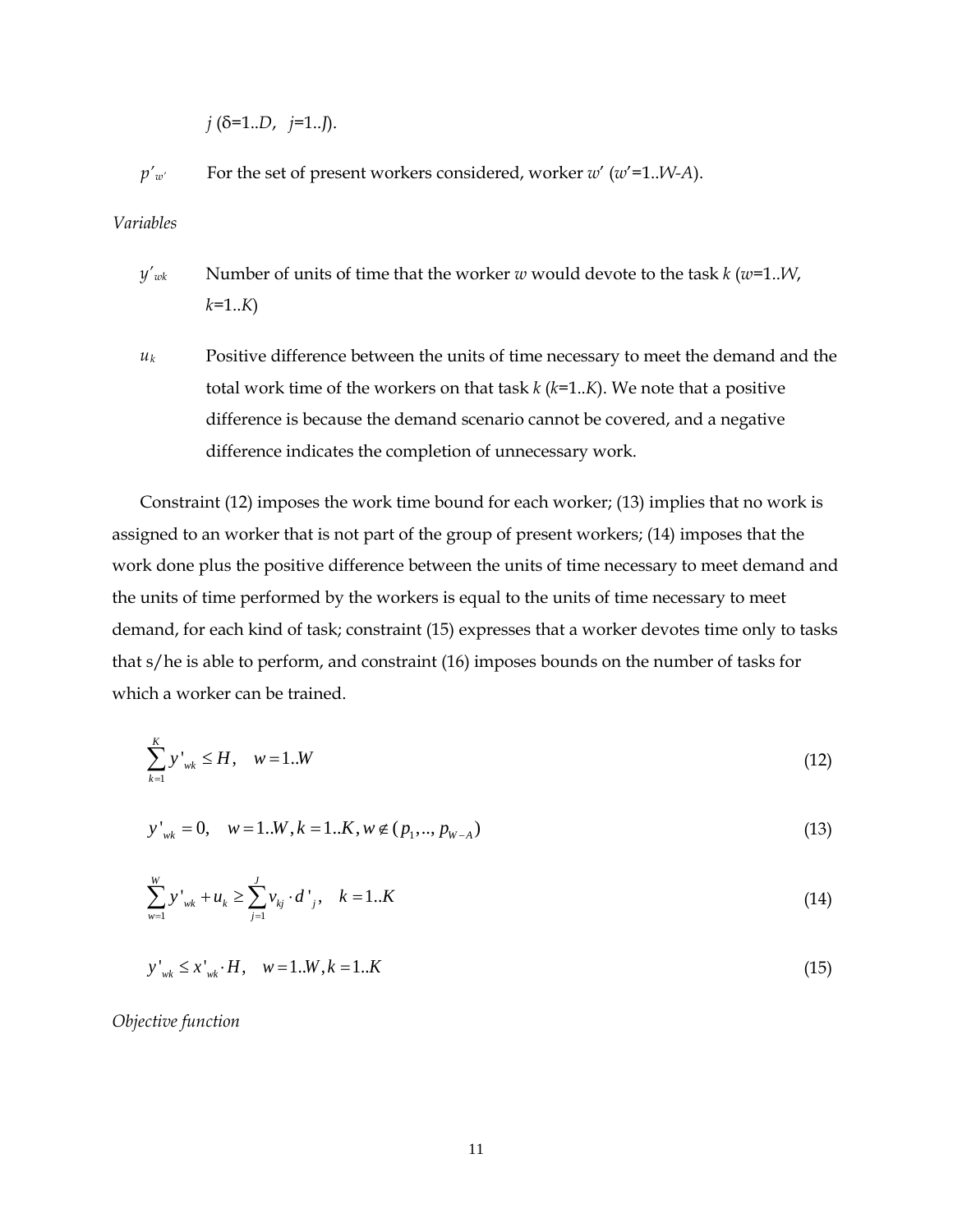The objective function consists of minimizing unmet demand, measured by taking the difference between the units of time necessary to meet the demand and the number of time units of work corresponding to the work that the workers are able to perform (16).

$$
\sum_{k=1}^{K} u_k \tag{16}
$$

### Experimental Design

We conduct an experiment including 4,000 randomly generated instances. Within this set, 2,000 are instances where cross-training is used to meet a fixed demand, while in the other 2,000 instances cross-training is used to meet scenarios with demand-mix variation. In all cases, absences are included to represent common practice. The experimental design includes three experimental factors including, one policy factor, and two environmental factors (job-task correlation, and level of demand mix coverage). We also measure three response variables (cross training cost, unmet demand due to DMC, and unmet demand due to AC).

Even some methodologies to predict individual absenteeism are developed in the literature, a model to be applied to a general case is not available, until the authors know. At the same time, the variability of the demand-mix that exceed the forecast seems difficult to estimate. Because of this, the factors and scenarios have been defined to reflect a wide range of possible variations. Experiment factors and factors levels are defined in Table 1. Details about how the scenarios were generated are given in Table 2.

|                | Factor / Variable                               | Measure                                                                                                                                                     |
|----------------|-------------------------------------------------|-------------------------------------------------------------------------------------------------------------------------------------------------------------|
|                | <b>Policy Factor</b> Cross-training strategy    | Five levels: minimum cost; specialized workers; equal<br>cross-training; minimum cost and specialized workers;<br>and minimum cost and equal cross-training |
| <b>Factors</b> | <b>Environmental</b> Job-Task correlation (JTC) | Average correlation of task requirements across jobs, and<br>reflects similarities among jobs within the demand-mix                                         |
|                | Demand-Mix Coverage level<br>(DMC level)        | An upper bound on the proportion of time that can be<br>devoted to each product -it is taken into account in the<br>instances with demand-mix variability.  |

|  | Table 1. Experimental Design |  |
|--|------------------------------|--|
|--|------------------------------|--|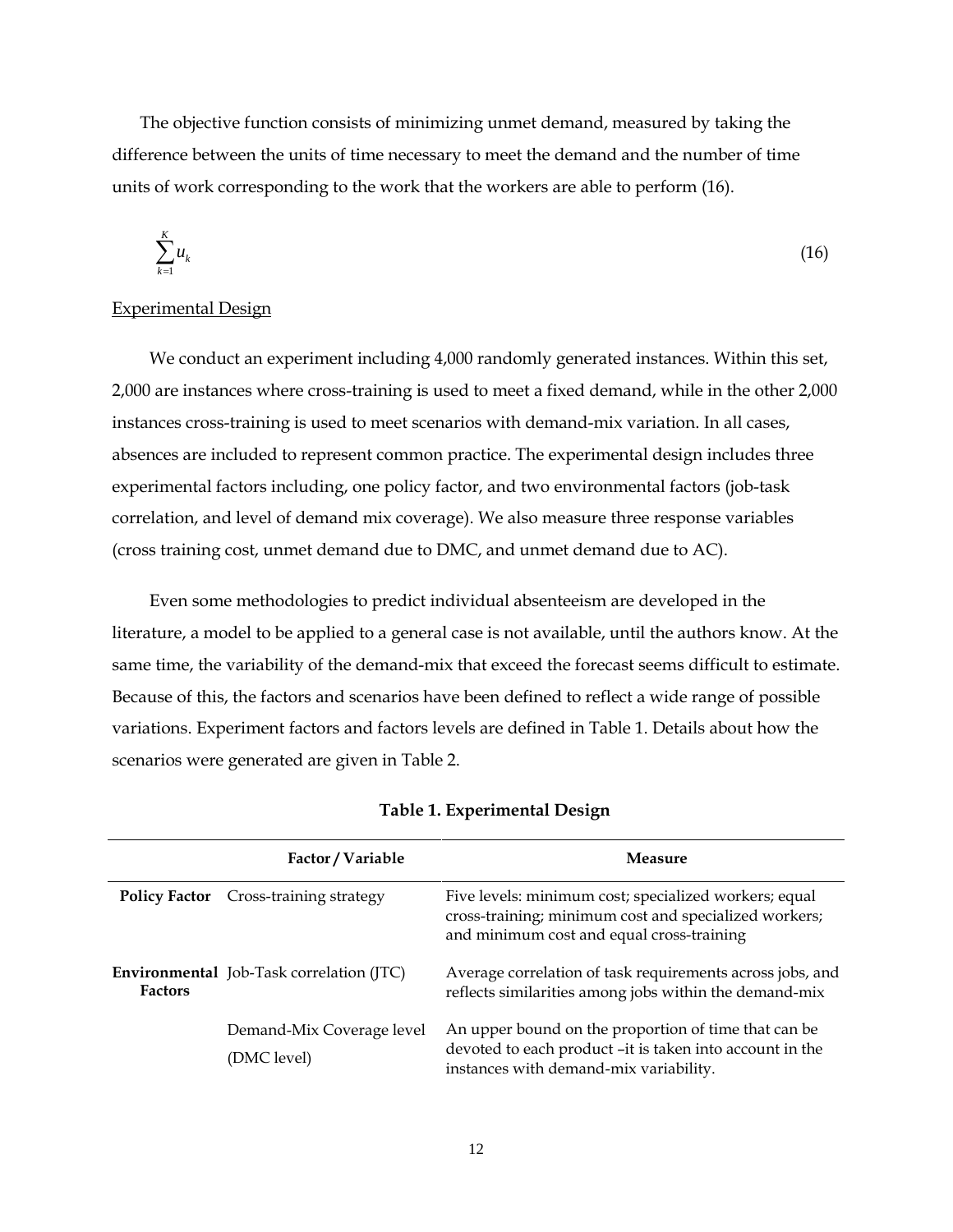| Response<br><b>Variables</b> | Cross-training cost                                                                                                    | The cost of the minimum cross-training needed to verify<br>the established conditions                                                                                                         |  |  |  |  |
|------------------------------|------------------------------------------------------------------------------------------------------------------------|-----------------------------------------------------------------------------------------------------------------------------------------------------------------------------------------------|--|--|--|--|
|                              | Unmet demand when<br>are exceeded                                                                                      | Average of the unmet demand by considering a set of<br>demand-mix coverage bounds instances with demand-mix coverage exceeding bounds.<br>Even when FD is considered, variations are possible |  |  |  |  |
|                              | Unmet demand when<br>absenteeism bound is<br>exceeded                                                                  | Average of the unmet demand considering a set of<br>instances with absenteeism exceeding established<br>bounds                                                                                |  |  |  |  |
| Variation of<br>Cases        | Cross-training strategies                                                                                              |                                                                                                                                                                                               |  |  |  |  |
|                              | Bounds on the demand-mix coverage to be met -it is taken into account in the instances<br>with demand-mix variability. |                                                                                                                                                                                               |  |  |  |  |
|                              | Job-task structure: to complete each job, which tasks have to be performed and time to<br>devote to each task          |                                                                                                                                                                                               |  |  |  |  |

# **Table 2. Experimental Details**

| Scenario             | Products(J)= 4; Tasks(I)= 5; Workers(W)=10; Absentees(A)=1; $c_1$ , , $c_W$ = 1; $s'$ = 1                                                                                                                                                                                                                                                                                                                                                                                                                                                                                         |
|----------------------|-----------------------------------------------------------------------------------------------------------------------------------------------------------------------------------------------------------------------------------------------------------------------------------------------------------------------------------------------------------------------------------------------------------------------------------------------------------------------------------------------------------------------------------------------------------------------------------|
| <b>Instances</b>     | Time of task <i>i</i> (columns) to complete a unit of product <i>j</i> (rows) $(v_{kj})$ : The instances the<br>randomly generated in two steps. In the first step it is randomly established for each<br>component whether it will be 0 or a non-null number, with probability 0.5 for both<br>possibilities. When a non-null number has to be assigned, a number between 0 and 1 is<br>randomly chosen. If all the values corresponding to a product are 0, the calculation is<br>repeated for this product. A total of 400 instances for with FD and 20 instances with<br>DMC. |
|                      | Upper bounds on proportion of time devoted to products 1 $(p_i)$ : The instances are<br>randomly generated by assigning each component a randomly generated value between<br>.05 and 1. A total of 20 instances for the cases with demand-mix variation are generated.                                                                                                                                                                                                                                                                                                            |
|                      | Cross-trained policies: A, minimum cost; B, maximum number of specialized workers; C,<br>equal cross-training; D, policy A and secondarily policy B; and E, policy A and<br>secondarily policy C.                                                                                                                                                                                                                                                                                                                                                                                 |
| For each<br>Instance | Unmet demand when DMC is exceeded: For each of the demand scenarios that the<br>workers must meet ( $\delta$ =1 $\Delta$ ), we consider the demands that result from adding 1 to each<br>product, respectively, and we calculate the average of the unmet demands obtained.                                                                                                                                                                                                                                                                                                       |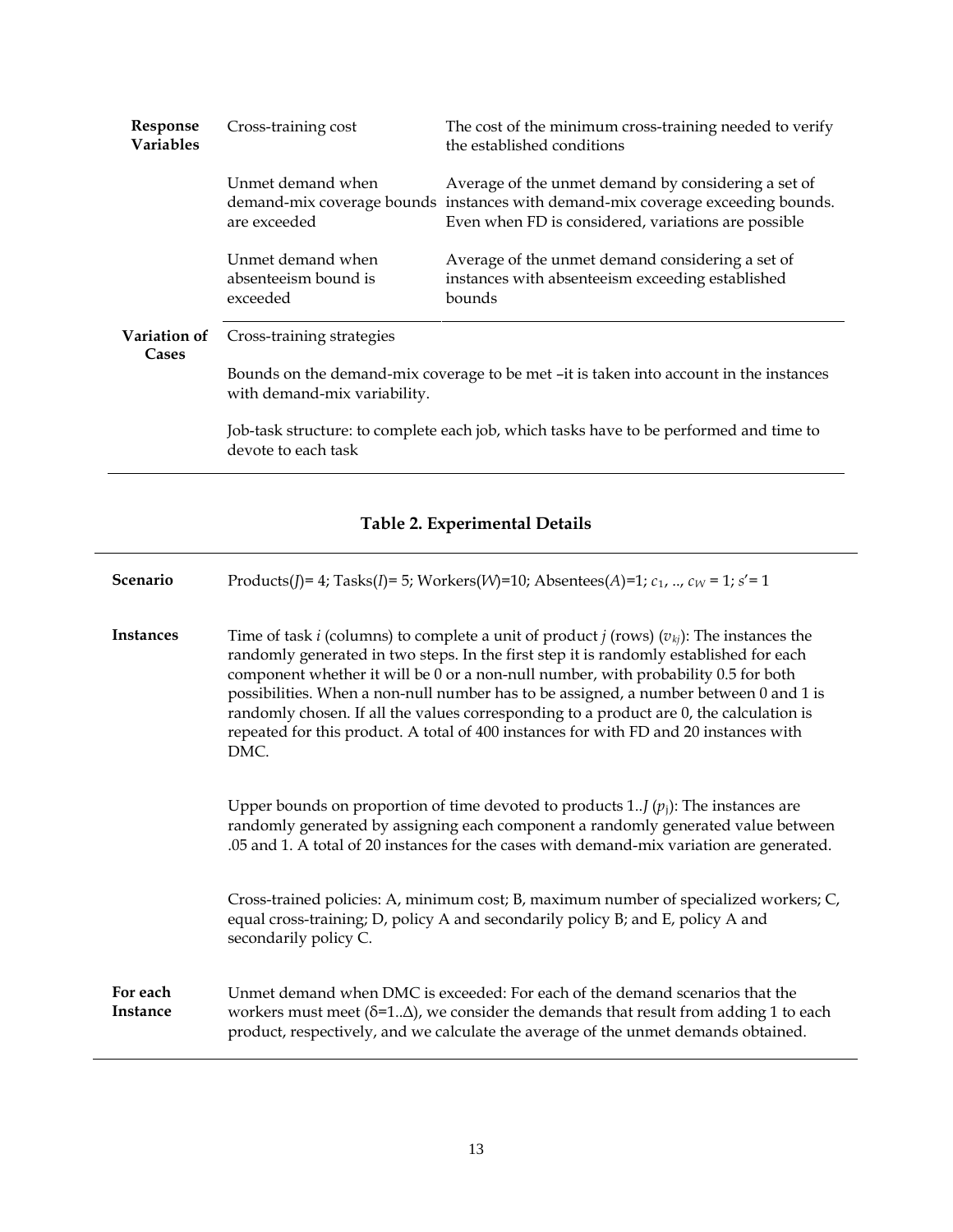|                   | Unmet demand when the absenteeism bound is exceeded: All the combinations with 2<br>absent workers are considered, and we calculate the average of the unmet demands<br>obtained.                 |
|-------------------|---------------------------------------------------------------------------------------------------------------------------------------------------------------------------------------------------|
| <b>Parameters</b> | Planning blocks: three or more planning blocks per product are taken, which are less<br>than or equal to 10% of total work time, assuming that the goal is to define as few blocks<br>as possible |
|                   | $H = 160$                                                                                                                                                                                         |
|                   | Number of scenarios to select for each calculation attempt: 10                                                                                                                                    |

## **3. Results and Discussion**

The experiment has been performed using IBM ILOG CPLEX 12.1.0 on an Intel(R) Pentium(R) D 3.4GHz with 2GB RAM. In all cases exact solutions were obtained. We summarize the results of the experiments below based on ANOVA and formal contrasts. We begin with the most general results of the experiment with respect to the three factors and their relative importance and significance. We then discuss details corresponding to each of the individual factors.

Table 3 presents a summary of the results from the ANOVA for each of the three response variables considered (Cost, unmet demand with DMC, and unmet demand with absenteeism) . The table also combines results from considering both a fixed demand, FD, and Demand-mix case. The unmet demand variables will allow quantifying the robustness of the policies, in addition to considering the overall policy costs.

For each of the variables and both for FD and DMC, the hypotheses of the influence of the cross-training policy on the demand-mix coverage, *DMC*, level is supported. The job-task correlation, *JTC*, is evidenced to be significant although the results are not as strong.

|               |                     | Fixed demand <sup>1</sup> | Demand-mix<br>Coverage <sup>2</sup> |
|---------------|---------------------|---------------------------|-------------------------------------|
| <b>Source</b> | Variable            | Prob. > F                 | Prob. > F                           |
| Policy        | Cross-training cost | 1845.29<br>< 0.001        | 169.02<br>< 0.001                   |

### **Table 3. ANOVA Summary**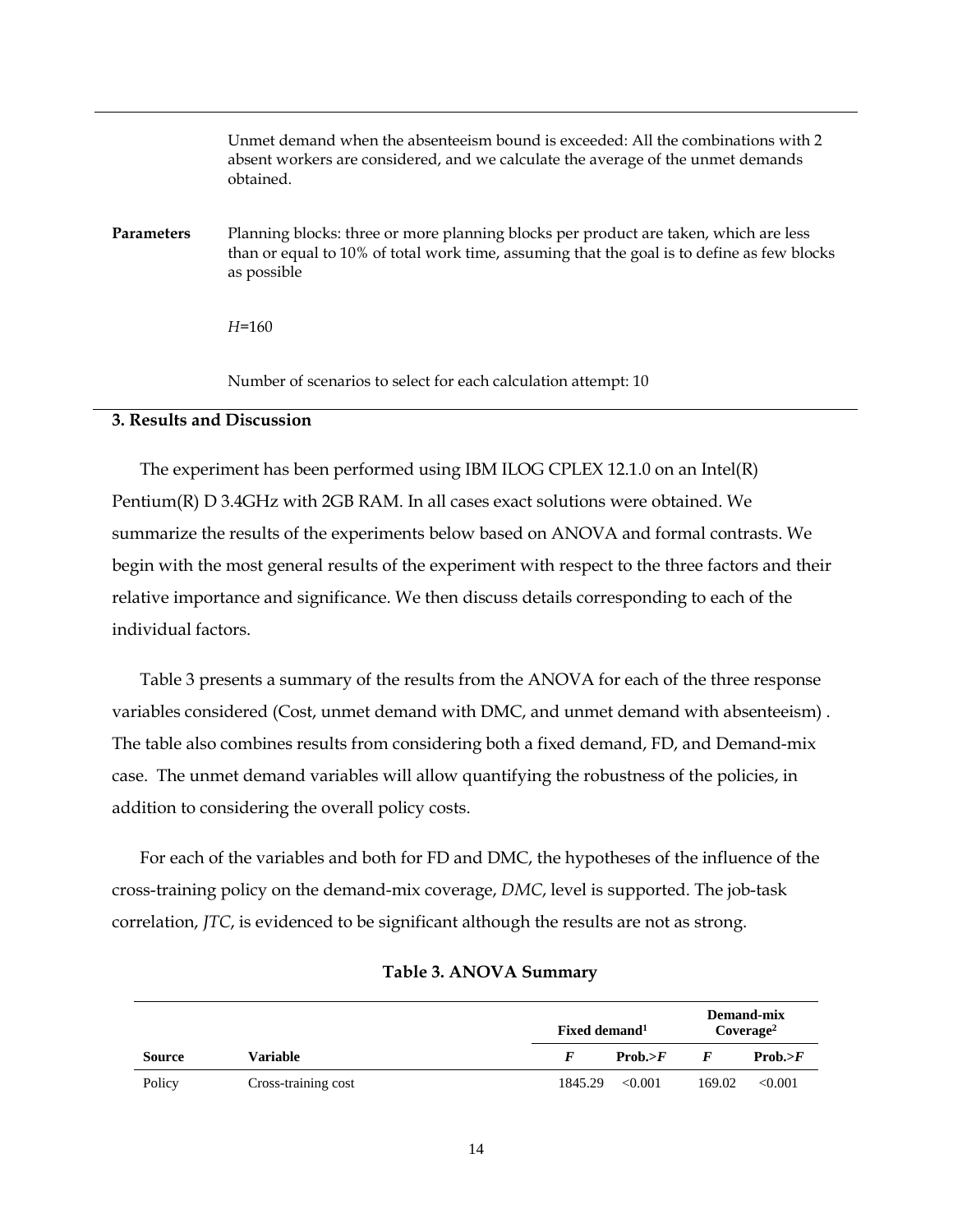| Policy     | Unmet Demand when DMC bounds are exceeded                              | 290.74 | < 0.001 | 18.37  | < 0.001 |
|------------|------------------------------------------------------------------------|--------|---------|--------|---------|
| Policy     | Unmet Demand when AC bound is exceeded                                 | 335.95 | < 0.001 | 30.83  | < 0.001 |
| <b>JTC</b> | Cross-training cost                                                    | 10.71  | < 0.001 | 16.14  | < 0.001 |
| <b>JTC</b> | Unmet Demand when DMC bounds are exceeded                              | 44.79  | < 0.001 | 3.31   | < 0.001 |
| <b>JTC</b> | Unmet Demand when AC bound is exceeded                                 | 6.93   | < 0.001 | 2.29   | 0.001   |
| DMC Level  | Cross-training cost                                                    |        |         | 89.37  | < 0.001 |
| DMC Level  | Unmet Demand when DMC bounds are exceeded                              |        |         | 251.06 | < 0.001 |
| DMC Level  | Unmet Demand when AC bound is exceeded                                 |        |         | 180.25 | < 0.001 |
|            | <sup>1</sup> With FD and absences; <sup>2</sup> Whith DMC and absences |        |         |        |         |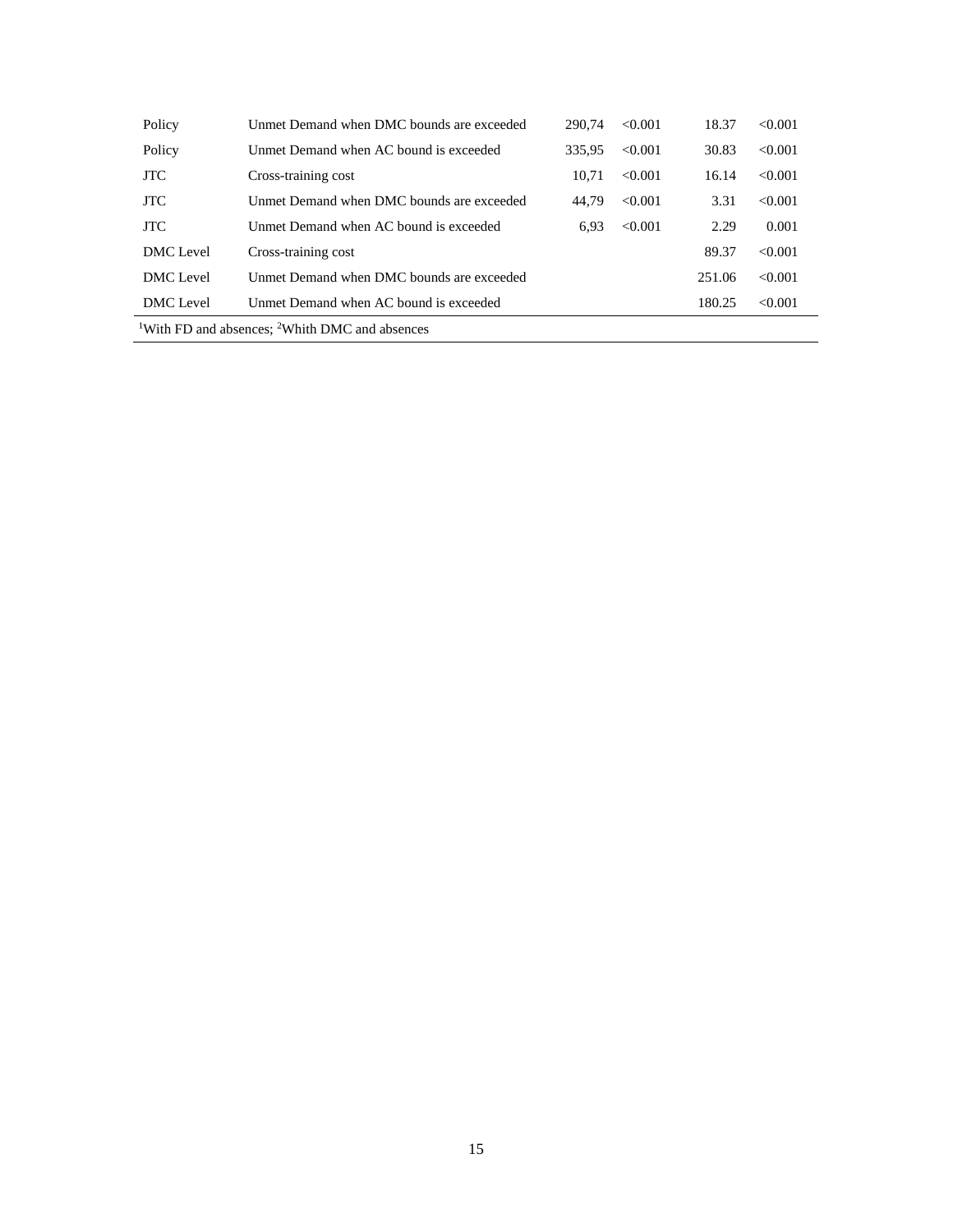### *Results by Policy*

Given the significance of each of the three factors including the cross training policy factor, we next contrast the five levels of this factor. Table 4 summarizes the average, standard deviation of cost, unmet demand due to mix, and unmet demand due to absences, by policy. Confidence Intervals (CI) at 95% are given of the results and are illustrated in Figure 1-3.

|               | <b>With Fixed Demand</b> |       |              |       |                                   |                 |                     |       |              | <b>With Demand-Mix Coverage</b> |                                   |                     |                        |
|---------------|--------------------------|-------|--------------|-------|-----------------------------------|-----------------|---------------------|-------|--------------|---------------------------------|-----------------------------------|---------------------|------------------------|
|               |                          |       | Cost         |       | <b>Unmet Demand</b><br>Due to Mix | Due to Absences | <b>Unmet Demand</b> |       | Cost         |                                 | <b>Unmet Demand</b><br>Due to Mix | <b>Unmet Demand</b> | <b>Due to Absences</b> |
| <b>Policy</b> | N                        | Mean  | <b>StDev</b> | Mean  | <b>StDev</b>                      | Mean            | <b>StDev</b>        | Mean  | <b>StDev</b> | Mean                            | <b>StDev</b>                      | Mean                | <b>StDev</b>           |
| A             | 400                      | 16.07 | 0.91         | 67.50 | 32.72                             | 35.87           | 15.5                | 22.18 | 3,34         | 10.57                           | 20.76                             | 7.08                | 11.11                  |
| B             | 400                      | 16.07 | 0.91         | 88.45 | 32.25                             | 47.47           | 16.02               | 22.20 | 3,38         | 14.26                           | 25.89                             | 9.59                | 13.80                  |
| C             | 400                      | 20.00 | 0.00         | 26.02 | 21.97                             | 14.48           | 11.35               | 27.45 | 4,53         | 3.31                            | 9.1                               | 2.05                | 3.83                   |
| D             | 400                      | 16.07 | 0.91         | 87.18 | 31.79                             | 47.11           | 15.47               | 22.18 | 3.34         | 13.89                           | 25.3                              | 9.32                | 13.27                  |
| E             | 400                      | 16.07 | 0.91         | 58.64 | 29.65                             | 31.92           | 14.91               | 22.18 | 3,34         | 9.16                            | 17.87                             | 6.53                | 9.60                   |

**Table 4. Results of the Response Variables per Policy**

A. Minimum cost; B. Maximum number of specialized workers; C. Equal cross-training; D. Policy A and secondarily policy B: E. Policy A and secondarily policy C

The summary of the cross-training cost by policy is presented in Figure 1, wherein the minimum cost policy, *A*, naturally led to the lowest cost overall. With a minimum cost policy followed by a secondary priority policy, (i.e., policies *D* and *E*) no further cost reduction was obtained. We note that, while these secondary priorities yield a trivial result for the crosstraining cost measure, we will later compare these with respect to the unmet demand variables, wherein we will note performance differences among the three policies.

The policy of maximizing the number of specialized workers, *B*, only slightly increases the cost over the minimum cost policy in the case with DMC, and maintains this cost when covering FD. That is, by maximizing the number of specialized workers, the cross-training cost itself is almost minimized. By contrast, the policy of equal cross-training, *C*, significantly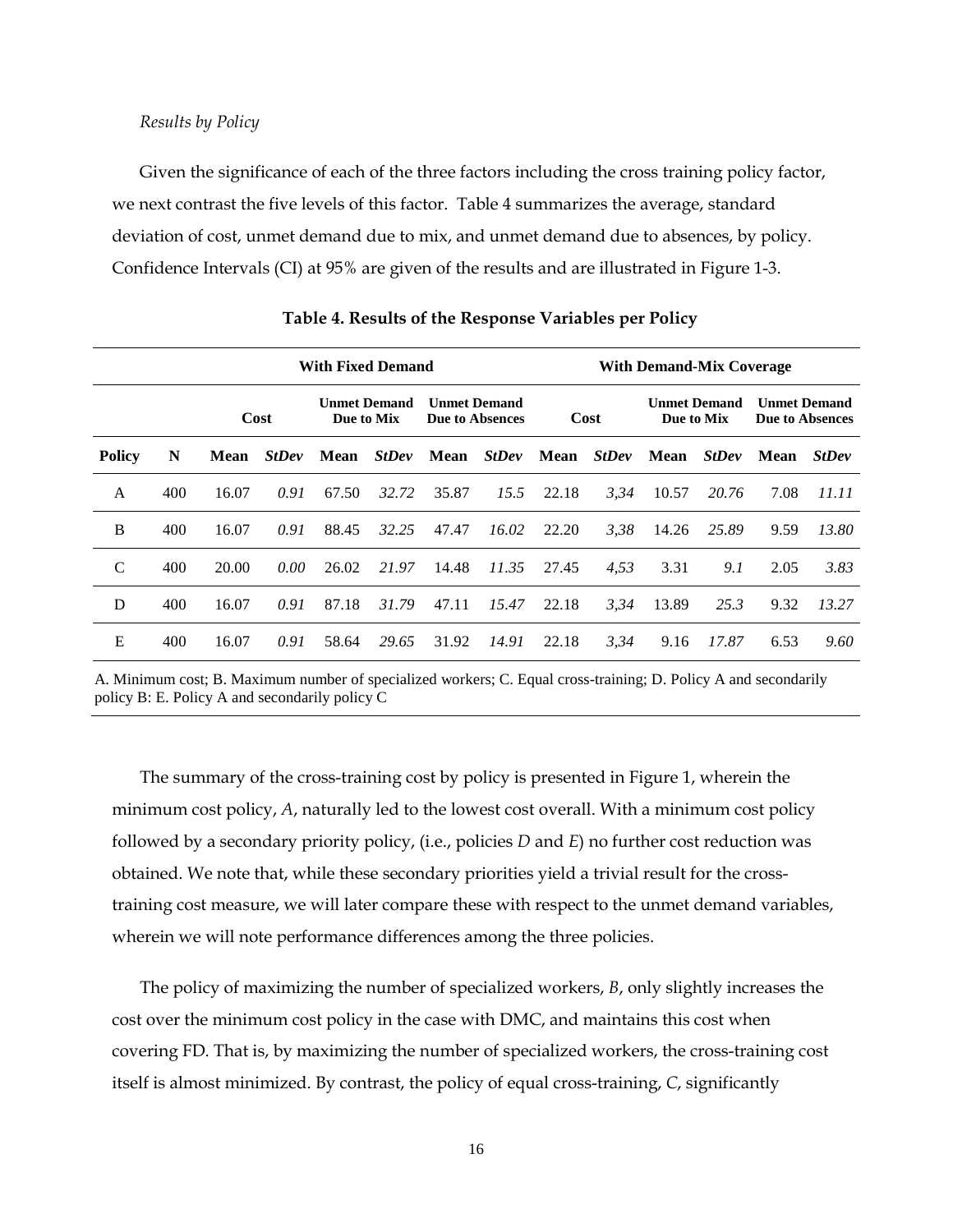increases the cost. This is possibly due to the notion that in matching cross-trained workers it may be necessary to cross-train more of them, even if it is not necessary in order to meet demand.



A. Minimum cost; B. Maximum number of specialized workers; C. Equal cross-training; D. Policy A and secondarily policy B: E. Policy A and secondarily policy C

**Figure 1. CI of Cost by Cross-Training Policy**

In Figure 2, the CI presents the unmet demand when the bounds on DMC or absenteeism are exceeded. Policy C, (equal cross-training), yields the least unmet demand relative to the other policies, both with FD and with DMC. However, from Figure 1, we also know that this policy is associated with higher costs. This is similar to earlier results that conclude that policies that don't specifically minimize cross-training tend to involve elevated costs when compared to specialization (e.g., Easton 2011, Nembhard and Bentefouet 2012). More interestingly, with policy E, which gives first priority to cross-training cost and secondarily maximizes the equity of cross-training across workers, the unmet demand is less than when only minimizing crosstraining cost (policy A). Thus, policy E increases the capacity to deal with cases that exceed DMC bounds without any additional cost. Thus, in some settings policy E may be more robust than policy A. Conversely, policy B (maximize the number of specialized workers), led to marginally higher levels of unmet demand when DMC bounds were exceeded, when applied as a primary or as a secondary criterion. Similar conclusions may be drawn from the results from both fixed demand and demand-mix scenarios.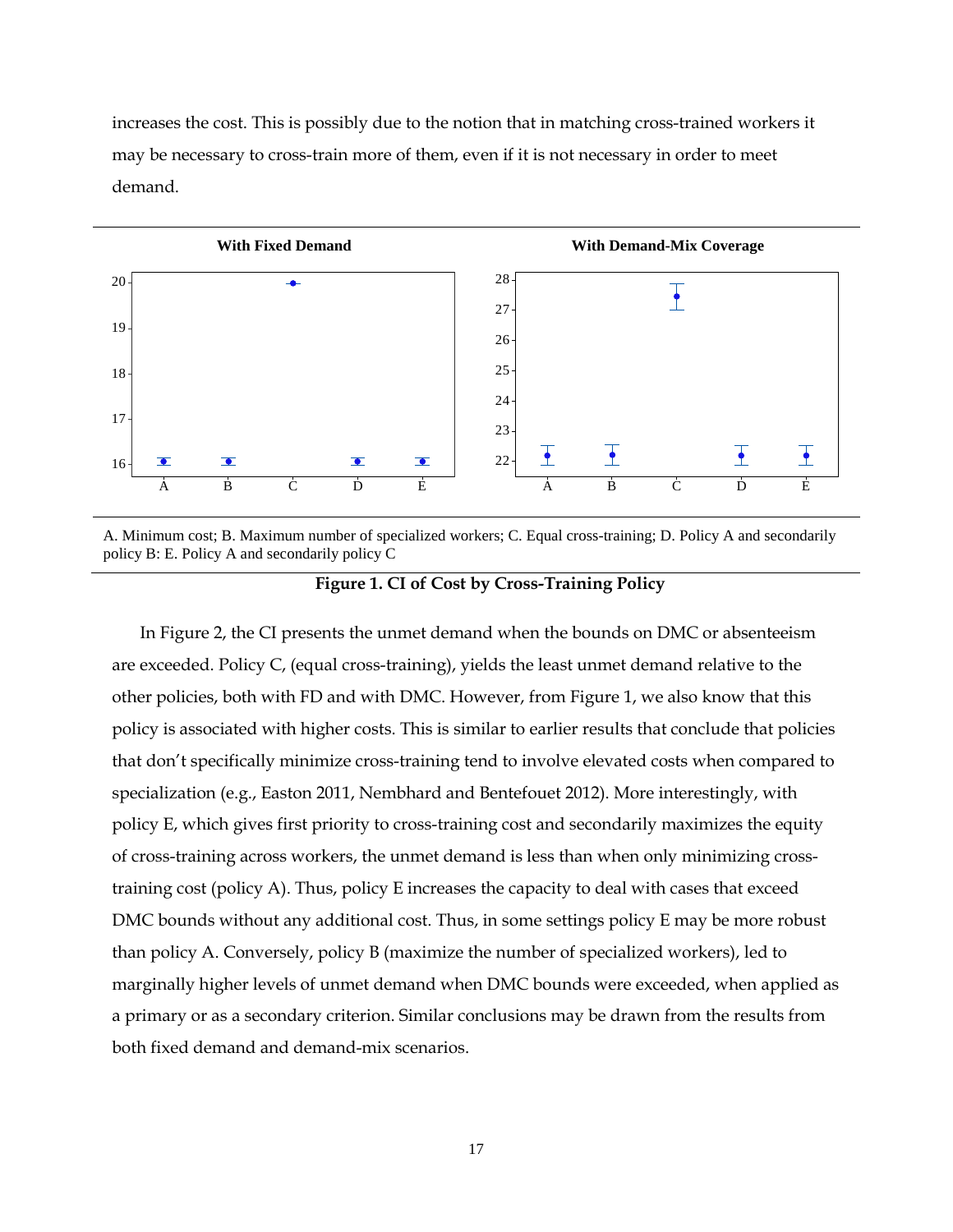

A. Minimum cost; B. Maximum number of specialized workers; C. Equal cross-training; D. Policy A and secondarily policy B: E. Policy A and secondarily policy C

## **Figure 2. CI of the Unmet Demand Due to Demand-Mix per Policy**

Figure 3 illustrates the results considering absenteeism. We firstly observe that the results are similar to those for demand-mix and there is a clear tradeoff between minimizing costs, and minimizing unmet demands. Policy B (max specialization) significantly elevate cost over policy A, as seen before, and at the same time significantly elevate levels of unmet demand due to absenteeism, as it does with unmet demand due to demand-mix. The equal cross-training policy reduces unmet demand, even when applied as a secondary criterion. The results are similar with FD and with DMC. Thus, a secondary priority (e.g., policy E) can increase the robustness of the straightforward minimize cost policy (A), both against demand-mix variability and absenteeism. This may provide managers potentially valuable policy alternatives.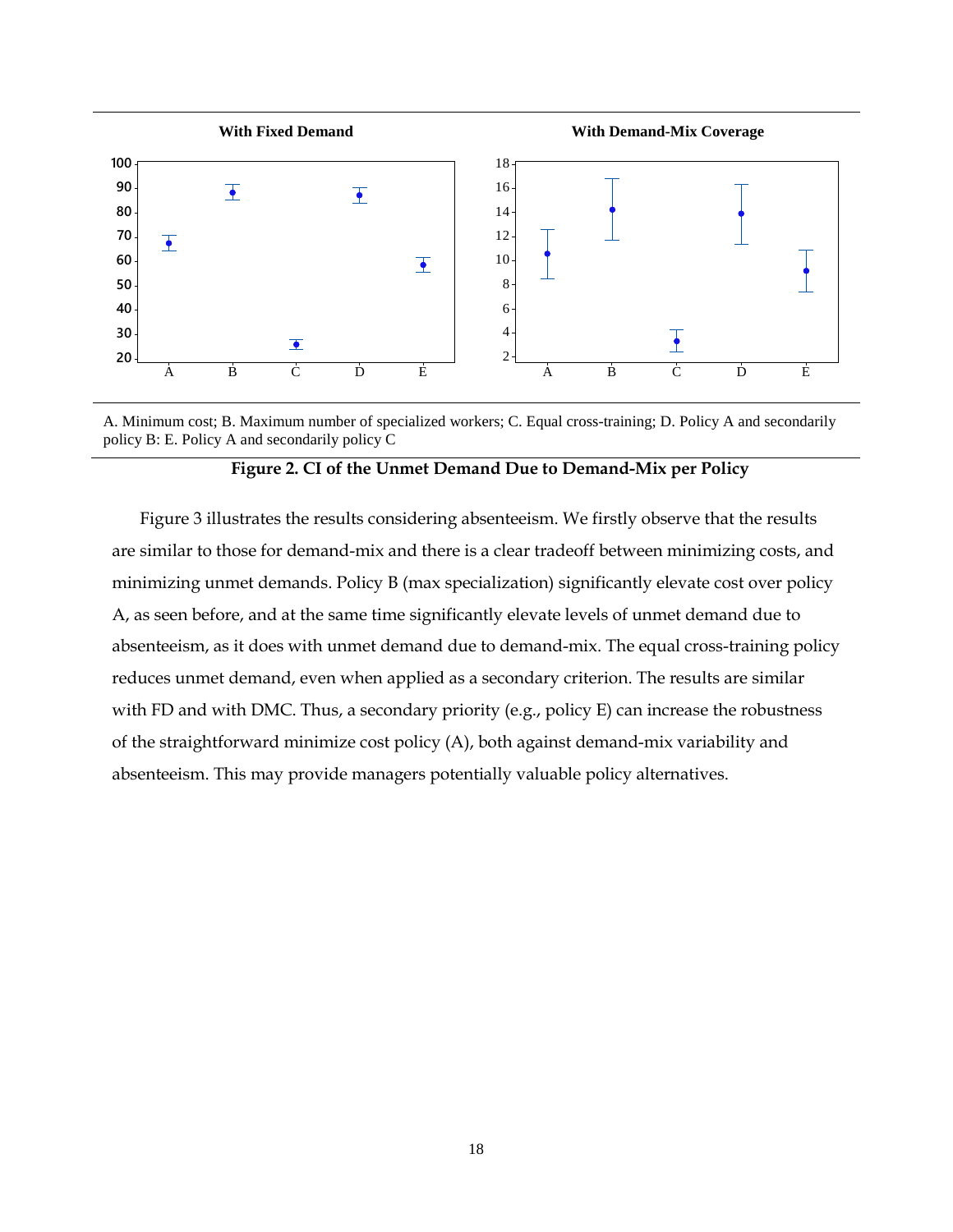



## **Figure 3. CI of the Unmet Demand Due to Absences per Policy**

## *Regression analysis of the influence of the environmental variables*

We examine the influence of the two environmental factors on the three response variables using regression models. First, the influence on the cross-training cost is addressed. The relationships of the environmental factors with the cross-training cost are shown in Table 5, wherein the JTC is negatively related with cross-training cost with DMC (*t*-test, *p*<0.001) and no significant result in the fixed demand case. The negative relation with DMC suggests that on average, the greater the extent of job similarity, the less cross-training is necessary. This aligns well with suggestions made in some previous studies (e.g., Marentette 2009). In addition, in the results of the instances with DMC, DMC level is positively related with the cross-training cost, and by consequence, when DMC is higher, a greater level of cross-training is necessary to meet demand..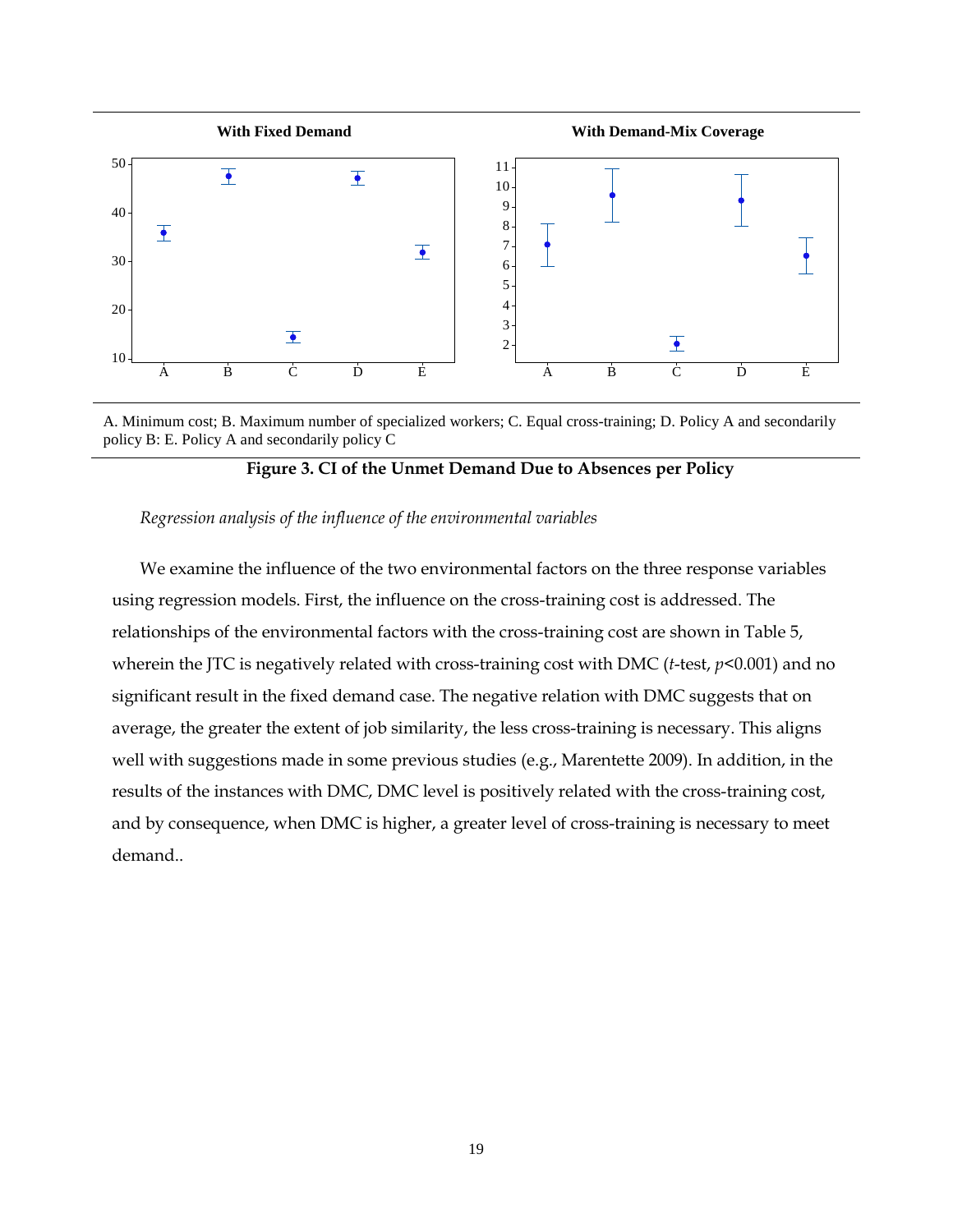| Predictor        | <b>Coefficient</b>              | SE Coeff. | t        | $\boldsymbol{p}$ | <b>Regression statistics</b> |
|------------------|---------------------------------|-----------|----------|------------------|------------------------------|
| Constant         | 16.684                          | 0.111     | 149.91   | < 0.001          | $R-Sq = 0.14\%$              |
| <b>JTC</b>       | 0.451                           | 0.241     | 1.68     | 0.093            | $R-Sq(adj) = 0,09\%$         |
|                  | <b>With Demand-Mix Coverage</b> |           |          |                  |                              |
|                  |                                 |           |          |                  |                              |
| <b>Predictor</b> | <b>Coefficient</b>              | SE Coeff. |          | $\boldsymbol{p}$ | <b>Regression statistics</b> |
| Constant         | 17.4230                         | 0.3317    | 52.53    | <0.001           | $R-Sq = 50.38\%$             |
| <b>JTC</b>       | $-9.5780$                       | 0.5025    | $-19.06$ | < 0.001          | $R-Sq(\text{adj}) = 50.30\%$ |

**Table 5. Regression analysis of cross-training cost in relation to environmental variables**

The influence of the environmental variables on situations in which DMC results in unmet demand yields results as shown in Table 6. Similarly, Table 8 summarizes the findings for umet demand resulting from Absenteeism. From Table 6, we note that JTC is negatively related with unmet demand when bounds are exceeded both with FD and with DMC. This naturally suggests that as DMC increases, the level of unmet demand will decrease. We remark that other research has shown some advantages of variation for human paced production systems (e.g., Shafer et al. 2001, Buzacott 2002). The current result may indicate a benefit in being able to match a diverse set of worker capabilities with the wider range of demand requirements.

**Table 6. Regression analysis of the unmet demand when DMC bounds are exceeded in relation to environmental variables**

| <b>With Fixed Demand</b> |                                 |                  |          |         |                              |  |  |  |  |
|--------------------------|---------------------------------|------------------|----------|---------|------------------------------|--|--|--|--|
| <b>Predictor</b>         | <b>Coefficient</b>              | <b>SE</b> Coeff. | t        |         | <b>Regression statistics</b> |  |  |  |  |
| Constant                 | 116.17                          | 2.03             | 57.12    | < 0.001 | $R-Sq = 26.19\%$             |  |  |  |  |
| <b>JTC</b>               | $-117.36$                       | 4.41             | $-26.63$ | < 0.001 | $R-Sq(adj) = 26.15%$         |  |  |  |  |
|                          | <b>With Demand-Mix Coverage</b> |                  |          |         |                              |  |  |  |  |
| <b>Predictor</b>         | <b>Coefficient</b>              | <b>SE</b> Coeff. | t        |         | <b>Regression statistics</b> |  |  |  |  |
| Constant                 | 70.299                          | 1.785            | 39.37    | < 0.001 | $R-Sq = 43.2\%$              |  |  |  |  |
| <b>JTC</b>               | $-24.186$                       | 2.705            | $-8.94$  | < 0.001 | $R-Sqadj) = 43.2%$           |  |  |  |  |
|                          | $-23.187$                       | 0.611            | 37.97    | < 0.001 |                              |  |  |  |  |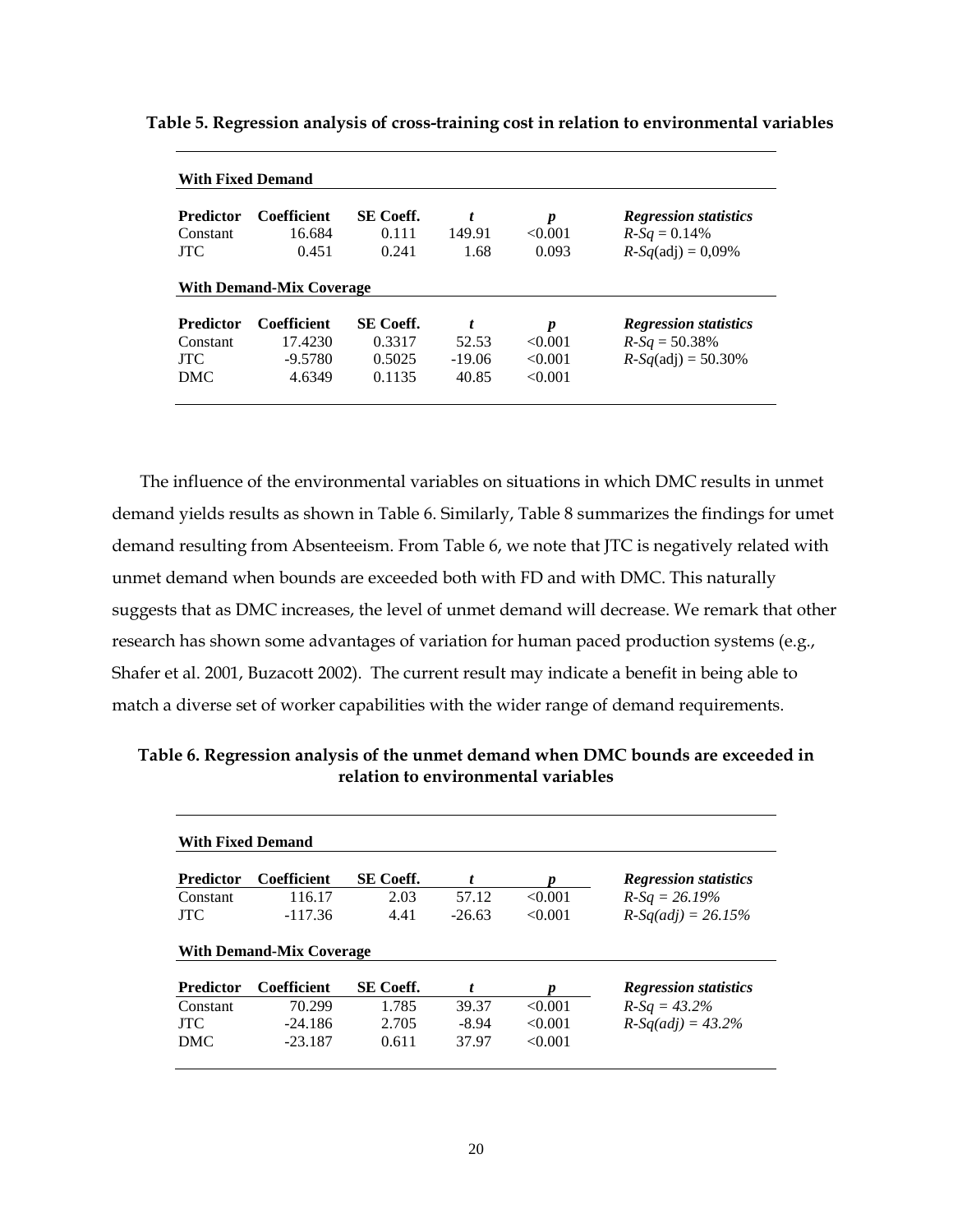A sample of these relations is presented in Table 7, wherein the mean and standard deviations of levels of unmet demand when DMC bounds are exceeded, for various levels of DMC, are presented. The data in the table corresponds to instances with DMC. We note that with fixed demand, FD,DMC bounds are not relevant by definition. We note that the highest levels of unmet demand correspond with the lowest DMC levels in the table. We can reason that, when a low demand-mix coverage conditions exist, workers' cross-training will be more limited and correspondingly, when DMC bounds are exceeded, the unmet demand will tend to be at higher levels.

|       |     |       | <b>Unmet Demand</b> |            |     | <b>Unmet Demand</b> |              |
|-------|-----|-------|---------------------|------------|-----|---------------------|--------------|
| DMC   |     |       |                     | <b>DMC</b> |     |                     |              |
| level | N   | Mean  | <b>StDev</b>        | level      | N   | Mean                | <b>StDev</b> |
| 0.989 | 100 | 73.32 | 38.21               | 2.180      | 100 | 3.33                | 3.63         |
| 1.084 | 100 | 41.85 | 23.05               | 2.229      | 100 | 2.40                | 2.96         |
| 1.175 | 100 | 28.93 | 16.87               | 2.344      | 100 | 1.93                | 2.35         |
| 1.743 | 100 | 6.94  | 5.64                | 2.355      | 100 | 3.53                | 3.86         |
| 1.892 | 100 | 7.08  | 6.80                | 2.403      | 100 | 1.85                | 2.54         |
| 2.048 | 100 | 4.67  | 8.85                | 2.608      | 100 | 1.00                | 1.02         |
| 2.066 | 100 | 3.40  | 4.39                | 2.979      | 100 | 1.85                | 2.86         |
| 2.066 | 100 | 8.47  | 11.20               | 3.098      | 100 | 1.24                | 3.64         |
| 2.113 | 200 | 3.37  | 3.52                | 3.207      | 100 | 0.95                | 1.41         |
| 2.153 | 100 | 5.27  | 7.40                |            |     |                     |              |

**Table 7. Unmet Demand When DMC Bounds Are Exceeded**

With respect to the absenteeism bound, in Table 8, the unmet demand is positively related to DMC. That is, absent workers and high demand-mix coverage, together lead to higher levels of unmet demand. We can posit that the higher cross-training necessary to cope with higher DMC will be also used to cover absences. The JTC results were not significant for unmet demand due to absences both with FD and with DMC.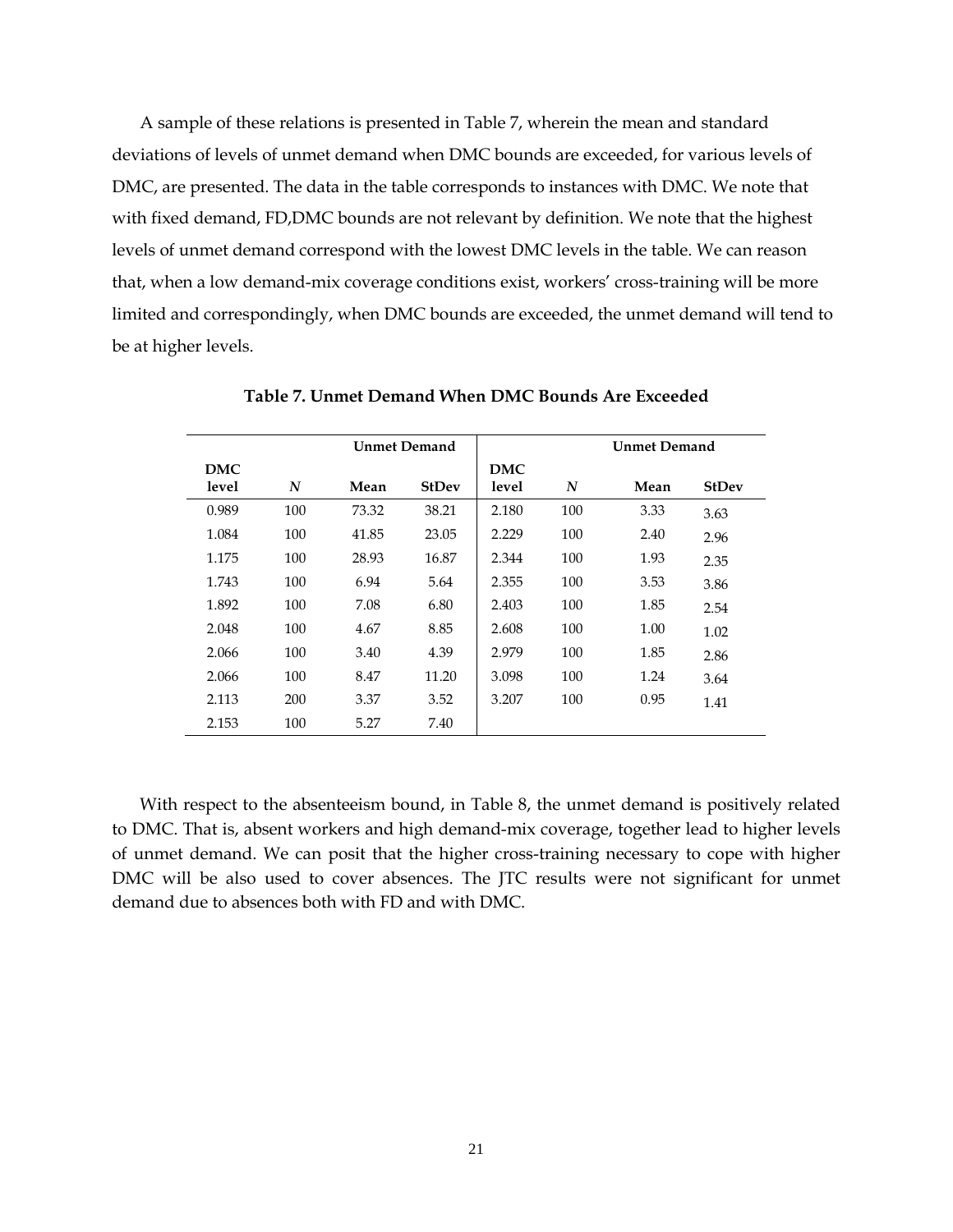| <b>With Fixed Demand</b> |                                 |                  |         |        |                              |
|--------------------------|---------------------------------|------------------|---------|--------|------------------------------|
| <b>Predictor</b>         | <b>Coefficient</b>              | <b>SE</b> Coeff. | T       | n      | <b>Regression statistics</b> |
| Constant                 | 37.40                           | 1.20             | 31.17   | <0.001 | $R-Sq = 0.16\%$              |
| <b>ITC</b>               | $-4.69$                         | 2.60             | $-1.80$ | 1.000  | $R-Sq(adj) = 0.11\%$         |
|                          | <b>With Demand-Mix Coverage</b> |                  |         |        |                              |
| <b>Predictor</b>         | <b>Coefficient</b>              | <b>SE</b> Coeff. | T       |        | <b>Regression statistics</b> |
|                          |                                 |                  |         |        |                              |
| Constant                 | 29.501                          | 1.020            | 28.93   | <0.001 | $R-Sq = 35.1\%$              |
| <b>ITC</b>               | 4.329                           | 1.545            | 2.80    | 0.005  | $R-Sqadj) = 35.0\%$          |

## **Table 8. Regression analysis of unmet demand when exceeding AC bound in relation to environmental variables**

## **4. Conclusions**

In recent years the literature has made clear the need to balance costs and rewards from implementing cross-training and other work sharing systems. In this paper, we examined several cross-training policies, for managing the operations of teams of workers. The work environment is characterized by conditions with worker absenteeism, and demand-mix coverage. We conducted a range of experiments to consider the performance of these policies for meeting demand, and maintaining low costs. The results indicate that simply minimizing costs, while straightforward and effective, may not adequately address issues of robustness with respect to meeting demand given uncertain conditions, such as demand-mix coverage and absenteeism.

While alternate robustness characteristics will add to the current study, the current results indicate that a policy such as minimizing cross-training costs as a first priority, and then equalizing the cross-training level among the workforce, may provide an improvement in terms of robustness. Focusing solely on meeting demand will tend to increase cross-training costs, if both criteria are not considered in an overall policy. This is the main result obtained, as robustness against demand-mix variability and absenteeism can be improved, without any additional cost. From managerial point of view, this result provides and directly applicable criteria to the day to day decisions taking regarding cross-training. The effect of the environmental factors has also been analyzed. It is concluded that the greater the task similarity,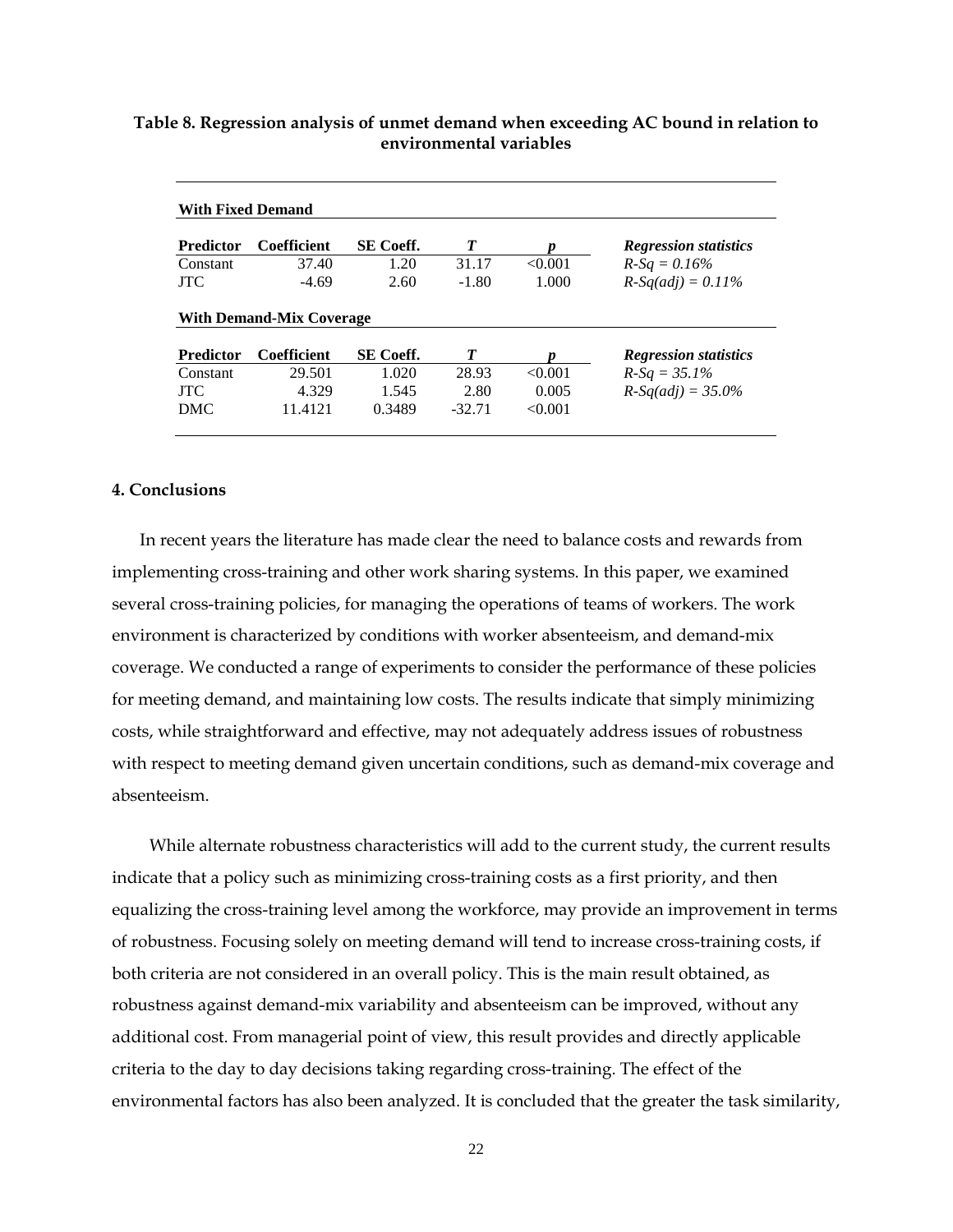the less costly is the necessary cross training, and the less demand goes unmet due to demandmix variation. Similarly, when cross-training is used to help to meet a level of demand-mix variation, there may be greater cross-training costs.

We note that this study investigated a specific set and range of scenarios, as well as performance metrics. It will be of considerable interest for future research to expand this set to include other relevant sources of uncertainty in addition to demand, and absenteeism. These may include, individual human differences, and non-stationary shifts in demand, and performance characteristics.

### **5. References**

AGNIHOTHRI, S. R. & MISHRA, A. K. 2004. Cross-training Decisions in Field Services with Three Job Types and Servers. Decision Sciences, 35, 239-257.

BOKHORST, J.A.C, AND SLOMP, J. 2007. Design and Operation of a Cross Trained Workforce, in Workforce Cross Training (ed. D. Nembhard). CRC-Taylor-and Francis.

BRUSCO, M. & JOHNS, T. 1998. Staffing a multiskilled workforce with varying levels of productivity: an analysis of cross-training policies. Decision Sciences, 29, 499-516.

BUZACOTT, J. 2002. "The Impact of Worker Differences on Production System Output," International Journal of Production Economics, 78, 37-44.

CHAKRAVARTHY, S. R. & AGNIHOTHRI, S. R. 2005. Optimal Workforce Mix in Service Systems with Two Types of Customers. Production & Operations Management, 14, 218-231.

EASTON FF (2014) Service Completion Estimates for Cross-trained Workforce Schedules under Uncertain Attendance and Demand. Production and Operations Management 23, 660–675.

EASTON, F.F., 2011. "Cross-Training Performance in Flexible Labor Scheduling Environments," IIE Transactions, 43, 589-603.

FEI, X. and Mahmassani, H.S., 2011. "Structural Analysis of Near Optimal Sensor Locations for a Stochastic Large scale Network," Transportation Research Part C: Emerging Technologies, 19, 440-453.